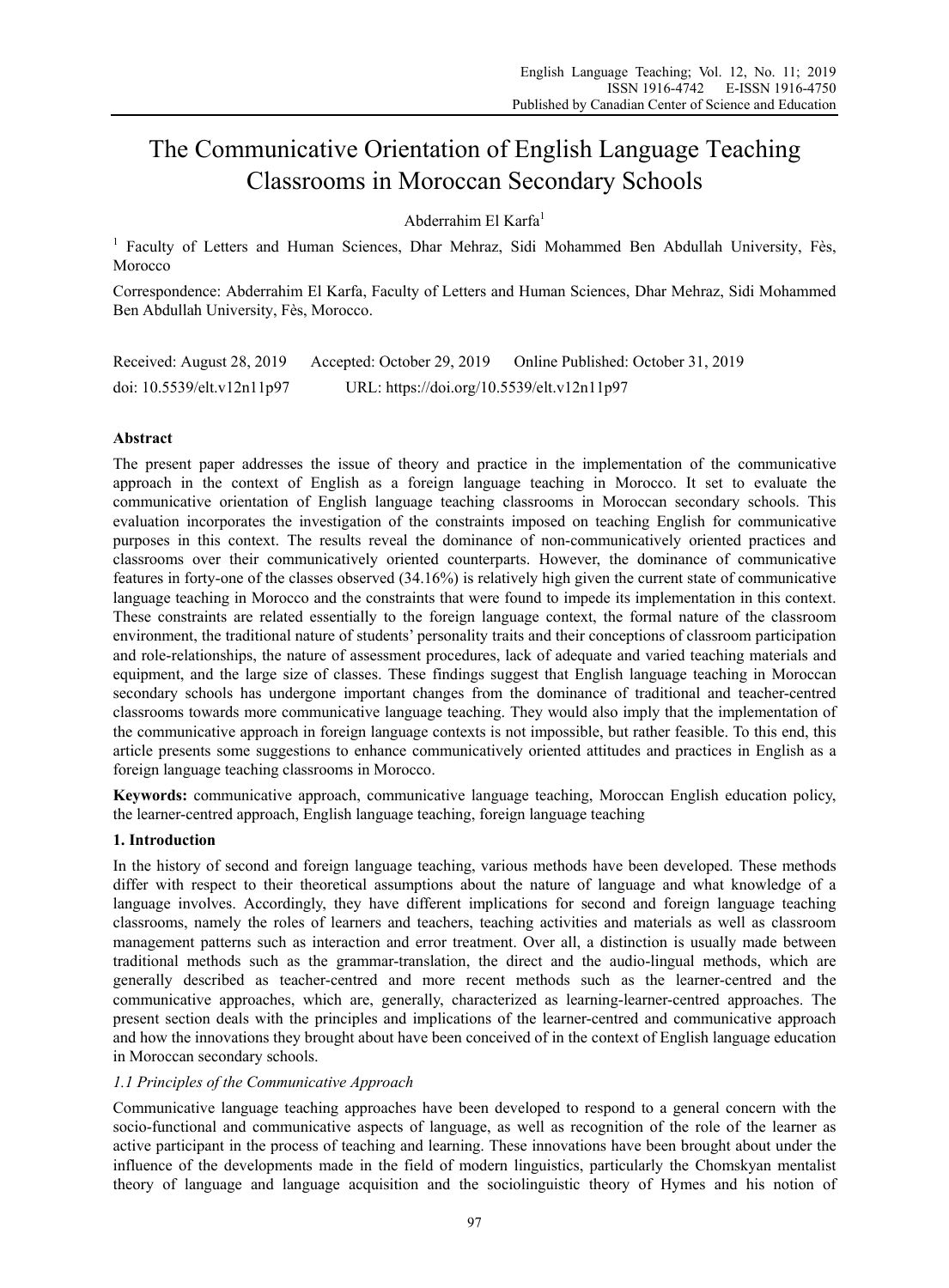communicative competence. This concept has since then become the goal of second language teaching and learning within this perspective and a key term in the definition of these approaches and "a household word in second language research and teaching" (Brown, 1987: 198). To this end, these innovations were first taken up by syllabus designers whose first attempts in this respect resulted in the development of notional, functional, and situational syllabuses. However, Widdowson argues that "there is no such a thing as a communicative syllabus (1990: 130). He explains that "no syllabus, however conceived and designed, can produce a communicative competence which is crucially a methodological matter" (1990: 39-40).

The communicative approach holds that classroom communication is an integrated and complex process which is achieved through interactive language use and collaborative and cooperative negotiation of meaning and shared understanding between the participants in classroom interaction. For instance, Widdowson reports that "the pedagogic movement of the seventies and eighties that goes under the banner of CLT can be characterized not only by a novel concern for communication but by a different conception of the nature of communication from that which prevailed in the preceding era" (1990: 130). Advocates of this approach stress the role of learners' participation in classroom interactive communication in providing various opportunities for communicative language use and, therefore, for second language learning and acquisition. In this respect, Ellis stresses that "any second language learning that takes place must in some way result from the process of interaction the learners take part in" (1990: 91). Similarly, Van Lier explains that "the reason for focusing on participation is the assumption that it is in some way directly related to learning or at least to opportunities for learning" (1988: 92-93).

Proponents of the communicative approach assume that classroom communication should more or less approximate natural communication outside the classroom. For example, Ellis reports that "classroom L2 acquisition will be most successful if the environmental conditions which are to be found in naturalistic acquisition prevail" (1992: 37). In this context, Byrness proposes that "only by helping learners deal with authentic texts can we re-establish the connection the connection of language to its natural setting and purpose" (1987: 183). To this end, Littlewoods suggests various social interaction activities which "approximate more closely to the kind of communication situation encountered outside the classroom, where language is not only a functional instrument, but also a form of social behaviour" (1981: 43).

Although communicative language approaches are based on a "much more socially-sensitive view of language" (Brumfit, 1984: 25), it does not, and should not, be taken to mean a rejection of grammar. For example, Widdowson points out that "a communicative approach, properly conceive, does not involve the rejection of grammar. On the contrary, it involves recognising "its central mediating role in the use and learning of language" (1990:97). It holds that language structures and formal aspects are best acquired when learners are engaged in meaning-focused and message-oriented communicative language use. Hatch argues that "one learns to do conversation; one learns how to interact verbally and out of this interaction syntactic structures are developed" (1978: 404).

## *1.2 Learner-centeredness*

Learner-centred approaches to language teaching and learning can be defined as "those which justify themselves in terms of concern for the learner" (Prabhu, 1984: 164). The focus within this perspective is not only on the linguistic achievements of learners, but also on their human and personal development. Similarly, Van Lier discusses the importance of learners' awareness of different aspects of their learning experience and the constraints that surround it and the resources available to them, for them to grow up as responsible, authentic, autonomous and independent learners. He extends the meaning of the concept of authenticity to include the characteristics of autonomy, independence, awareness and responsibility. He writes, "In personal authenticity, all the elements of awareness, autonomy, and authenticity come together. Authentic persons know what they are doing, and attend in relaxed or focused ways, in accordance with the demands of the situation. Authentic persons are also autonomous, in the sense of feeling responsible for their own actions, and able to deal with choices" (Van Lier, 1996: 144). In brief, language teaching within this new perspective is no longer meant to provide learners with a body of knowledge which they have to receive and consume, it is rather meant to develop in them a sense of independence and responsibility which are the educational long-term purposes of second language education.

The communicative approach is essentially learner-centred since it holds that "more classroom time is allotted for students to actively communicate with one another" (Johnson, 1995: 116). For example, Littlewood explains that "communicative teaching approaches leave the learner scope to contribute his own personality to the learning process. They also provide the teacher with scope to step out his didactic role in order to be a "human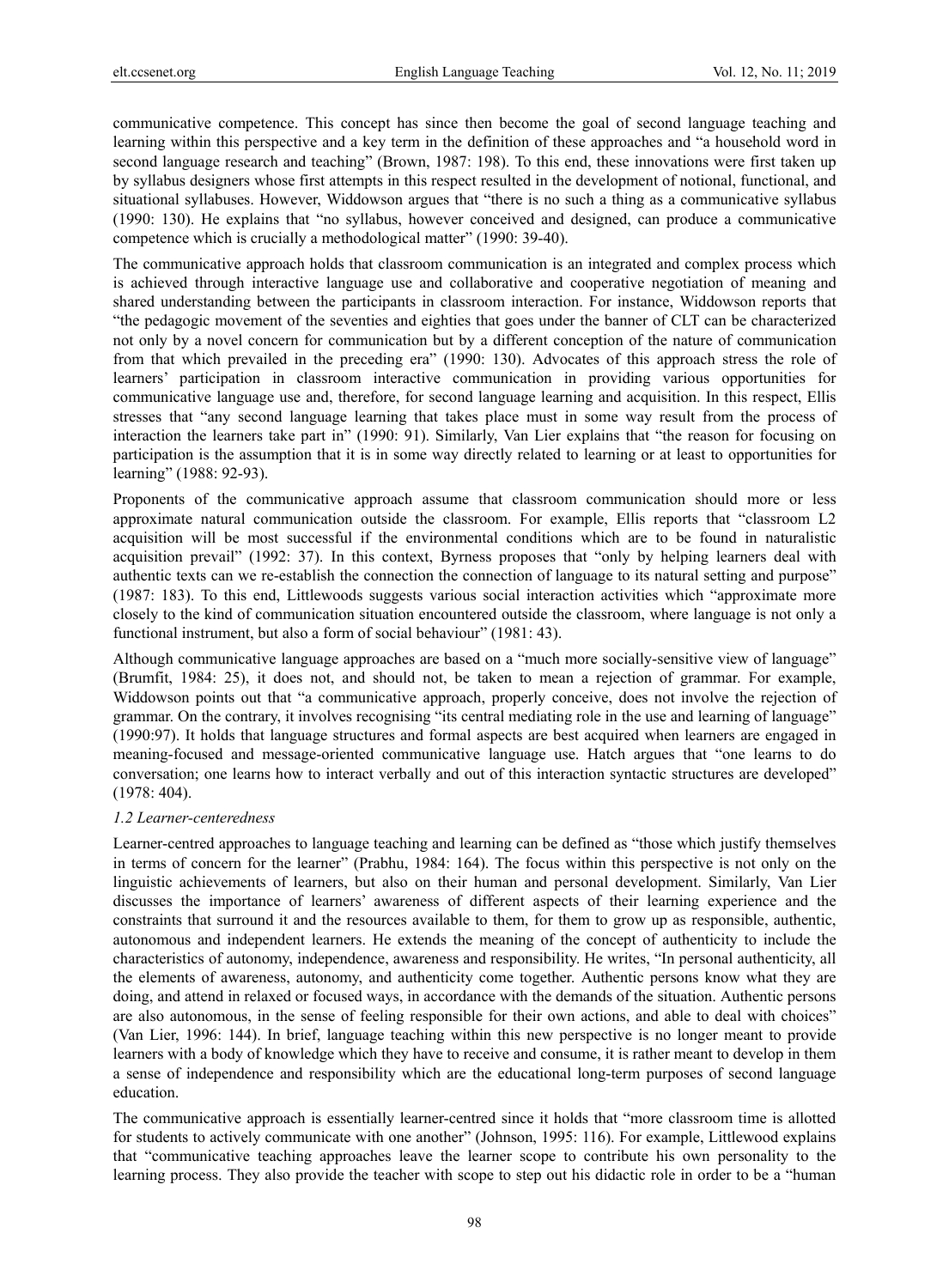among humans" (1981: 94). This concern with the learner as a central agent in second and foreign language education is meant to develop their sense of responsibility and awareness of their learning, for as Littlewood explains: "Students should take responsibility for their own learning. This is both because all learning can in any case only be carried out by the students themselves and also because they need to develop the ability to continue learning after the end of their formal education" (1999: 71).This principle of communicative language teaching suggests that teaching activities and patterns of classroom communication and organisation that should prevail in a 'communicative' language teaching classroom are those which foster the learners' willingness to actively participate in the use of language for communicative purpose. In connection with this, Weaver and Cohen explain that "the philosophy of foreign language instruction has changed to one which is more interactive and communicative, and less static and teacher-centred" (1998: 66).

However, learners' willingness to participate actively in interactive classroom communication may be constrained by their personality characteristics and conceptions of classroom participation and organisation, and role relationships. Although learners' perceptions and expectations are certainly socially conditioned and deep-rooted in their previous formal and informal educational experiences, the classroom context would largely shape their reactions and attitudes towards the target language, teaching materials and practices. In this respect, Ouakrime explains that "the influence of the classroom context is no less important. A student's positive response to teaching techniques and materials [...] will largely affect his/her ability as an independent learner" Briendly, 1991:71). This suggests that learners' variables and needs should be considered, for if the learners, for example, "cannot transfer their learning strategies to the new situation, or the course content and methodology does not conform to their expectations, dissatisfaction may result" (1989: 74). Learner-centeredness holds that the effectiveness of an approach to second language teaching and learning depends on the extent to which it meets the learners' perceived needs.

#### *1.3 Implications*

The communicative approach has various implications for second and foreign language pedagogy. The most widely recognised pattern of classroom communication and organisation is student-student interaction in small group work and pair work activities. For example, Foster points out that "when interacting in small groups students talk more than they do in teacher-fronted activities [...] and that they have the opportunity to practice a greater variety of speech acts" (1998: 2). Similarly, Van Lier recommends these activities for their "major defining characteristics in terms of participation is that the learner is primary speaker" (1988: 173). More importantly, these activities help to create a stress-free and safe space in the classroom, which would be motivating for students to take part in classroom communication. For example, foster reports that "small group work in EFL classrooms [...] avoids the anxiety and self consciousness that prevents some students from speaking up in front of the whole class [...]. In sum, it can help to create a positive and relaxed learning environment." (1998: 1).

When such a pattern of classroom communication is established and maintained in second and foreign language classrooms, more opportunities are granted for learners: "to participate in meaning-focused communication, to perform a range of language functions, to participate in the negotiation of meaning, to engage in both planned and unplanned discourse, to assume different roles in their interaction, and finally to initiate, control the topic of discussion and self-select [when and how] to participate" (Johnson, 1995: 128). Along with this, Lightbown summarises the findings of many studies on group work and pair interaction where learners: "(1) are able to give each other FL/SL input and opportunities for interaction, (2) do not necessarily produce more errors than when they are interacting with the teacher, (3) can provide each other with fed back on error, in the form of clarification request and negotiation of meaning, and (4) benefit from the opportunity for more one-to-one conversation than they can get in a teacher-centred whole class environment" (Lightbown, 2000: 439).

Communicative language teaching has various implications for second and foreign language classroom activities and practices, the most important of which are problem-solving tasks, simulation and role play activities, reasoning gap and opinion gap exercises, and information gap activities, "through which the teacher can create an information gap and thus simulate simple patterns of communicative interaction. In each case [i.e., communicative activity] it is the overcoming of the information gap rather than the production of correct language that signals the success of performance". In this respect, "the focus of the activity is on meanings to be communicated rather than linguistic forms to be learnt" (Littlewood, 1981: 29). He points out that in our everyday language use, we normally focus our attention primarily on the meaning of what we say or hear, rather than on its linguistic form" Littlewood, 1981: 88). These activities are meaning-focused and learner-centred. As Nunan points out, "dills and the like rest power in the teacher, while communication tasks such as role play, problem solving tasks, and simulations give much more control to the learner" (1989: 86).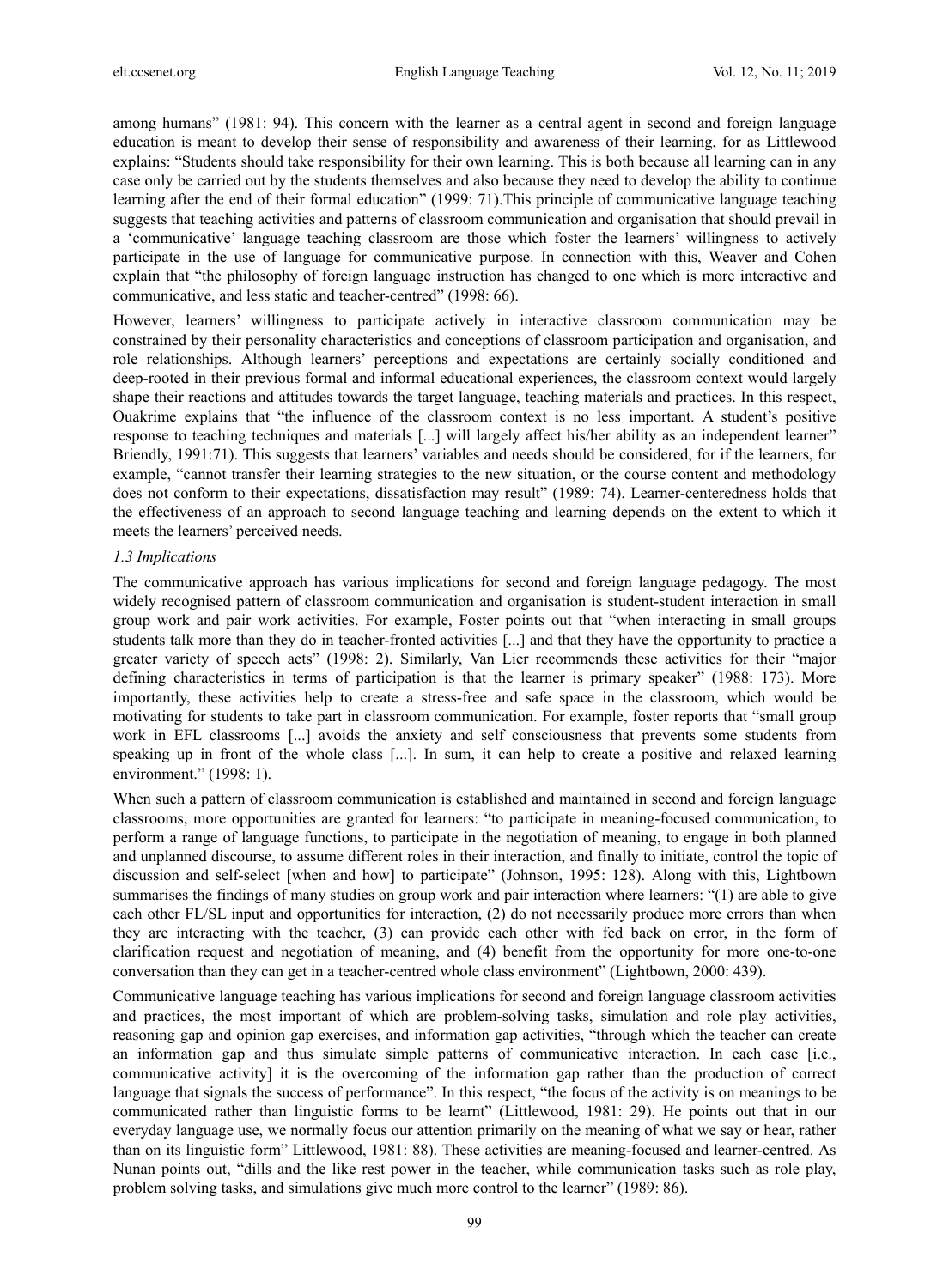The communicative approach also implies the use of more authentic teaching materials which could promote students' awareness and practice of different varieties of language that may encounter outside the classroom. To this end, "teaching materials should be suggestive rather than definitive" (Nunan, 1988: 99). To this end, the content should be presented in a way that promotes learners' interest and use of language in interactive communication, content which "is not only efficient in terms of their learning goals, but also more motivating" (Littlewood, 1981: 78). Teachers need to reconsider their error treatment practice and questioning behaviour. First, they need to assume a tolerant attitude towards learners' errors, which have to be considered as "a natural part of the process of language acquisition" (Brumfit, 1988: 6); otherwise, an extensive correction of learners' errors on the part of teachers is likely to restrict language for purposeful communication. For instance, (Littlewood, 1981: 91) suggests that "in communicative activities [...], the teacher must be aware of that excessive correction of errors will encourage learners to shift their focus from meanings to forms". Second, in order to motivate learners to use more exploratory and extended speech, the teacher needs to vary his questions with an emphasis on referential open-ended questions, which have been to elicit more extended, original and unpredictable utterances from learners" (e.g., Allen, Fröhlich, & Spada, 1984).

#### *1.4 Communicative Language Teaching in Morocco*

English language teaching in Morocco has undergone some important changes with respect to the methodology of teaching, syllabus design and textbook writing since the 1980s. The most important aspect of this change has been an emerging concern with learner-centred communicative language teaching. The present subsection discusses the general principles on which the communicative approach to English language teaching in morocco is based (the official guidelines, 1994), since "there is likely to be a distinctive 'flavour' to communicative language teaching in Morocco" (Swales, 1993: 58). For example, Bendouqui (1996: 160) notes that "it was not until the late eighties, with the flourishing of communicative approach that, curriculum designers in our country came to assert the fact that ELT in Morocco is communicatively-oriented". Similarly, Kharraf and Messaoudi (1993: 99) emphasize this fact and state that "since the beginning of the eighties, EFL in Morocco has been moving towards a more communicative approach to language teaching".

The writers of the official guidelines state that the aim of ELT in Moroccan secondary schools is "to enable the learners to communicate with other users of English either in speech or writing" (1994: 3 and 1996: 5). They explain that "the goal of foreign language teaching is no longer to reach native like proficiency, rather it is directed to towards achieving communicative efficiency, i.e. conveying and understanding meaning in appropriate situations" (1996: 6). ELT in morocco has also undergone a shift of interest and focus from the focus on the teacher, teaching materials and syllabus design to more concern with the learner as an active agent in the process. In this vein, Ouakrime argues that "three elements are essential in the development of a learner-learning-centred approach, the learner, the process of teaching and learning and the context of learning" (1991: 63). In reaction to these recommendations and concern with the learner as active participant in the process of learning and teaching, the writers of the official guidelines state that learners should be equipped with necessary tools to enable them learn by themselves" (1996: 5).

Moreover, the authors of the official guidelines advocate inductive learning as a characteristic of CLT in Morocco. They recommend that "presentation should be inductive [that is], teachers should not present new structures deductively, that is, stating a rule first and then giving examples. Examples of the new structures should relate to meaningful contexts" (1996: 14). They further explain that that "the oral practice of a structure can be considered communicative when the same structure is used in a series of exchanges the purpose of which is to obtain required information" (1996: 15). This concern with CLT does not mean an underestimation of teaching grammar, but it means a focus on meaningful practice and inductive presentation of grammatical structures and rules.

These guidelines advocate the necessity of showing tolerant attitudes towards learners' errors, a practice which would contribute to successful implementation of the communicative approach. In this case, extensive correction of learners' errors would hinder their involvement in classroom message oriented communication and use of language for communicative and functional purposes (Official Guidelines, 1994: 8). To this end the writers of the Official Guidelines (1994 and 1996) suggest a wide range classroom activities and state that the communicative orientation of a methodology "depends on the proportion of time spent on fluency-oriented and acquisition oriented activities" (1994: 7). In sum, ELT teaching in Morocco tends to be communicative in approach.

#### **2. Objectives and Rational of This Study**

#### *2.1 The Issue Addressed*

The present study has been concerned with communicative language teaching in Morocco. It addresses the issue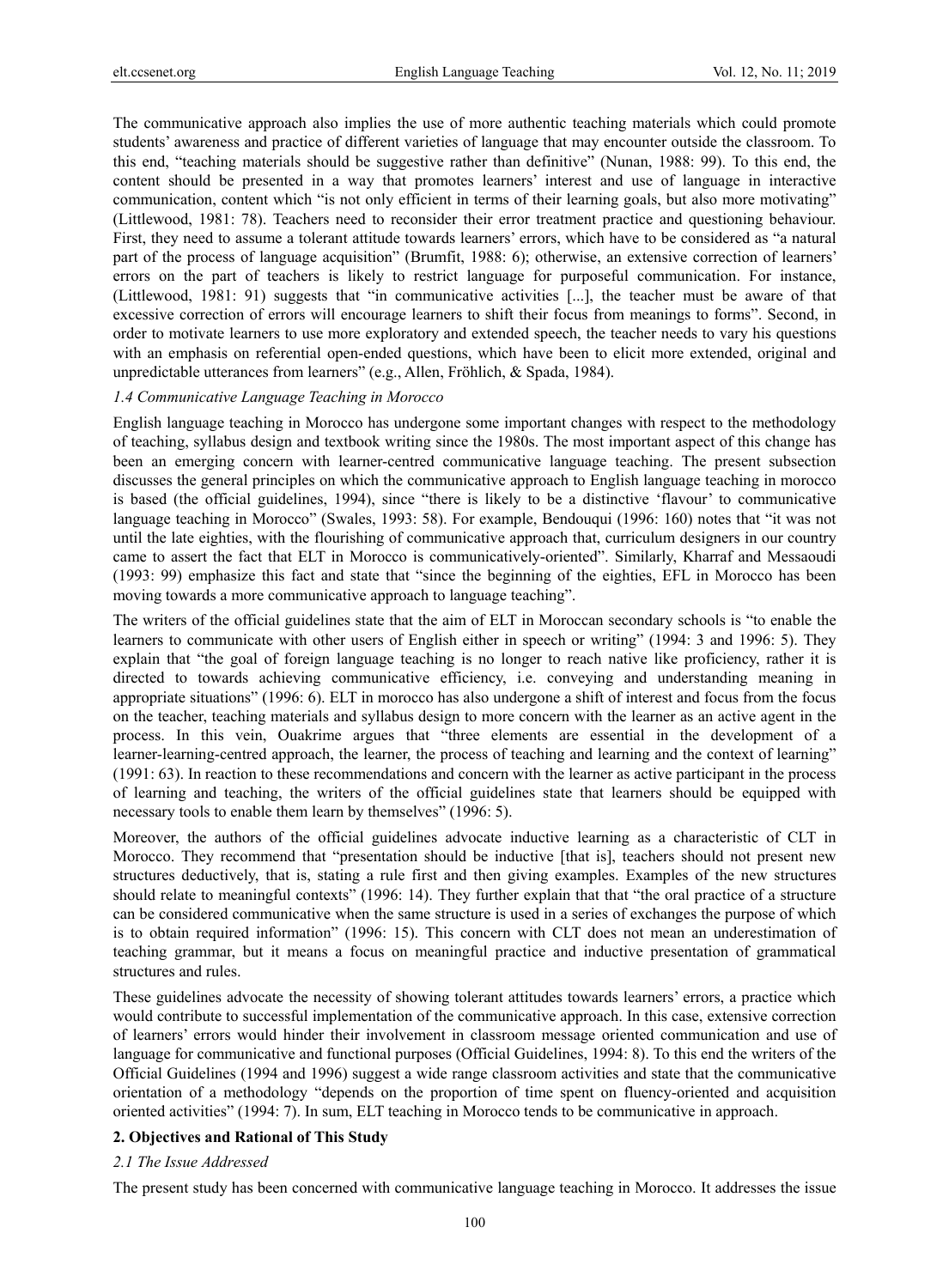of theory and practice in the implementation of this approach in this context and aims at studying the differences in the communicative orientation of ELT classrooms in Moroccan secondary schools. More precisely, the first research question is, to what extent are ELT classrooms in Moroccan secondary schools communicatively oriented? Nevertheless, this evaluation of the communicative orientation of these classrooms would be incomplete, unless the restrictions imposed on the implementation of this approach in these contexts are investigated and taken into consideration. Hence, the second research question is what are the major constraints imposed on teaching English for communicative purposes in the context in which this study has been carried out?

These questions are based on the hypothesis that ELT in Morocco is rather communicatively oriented. This hypothesis has been postulated on the basis of the fact that the approach to ELT in Moroccan secondary schools is described as 'communicative' as suggested and recommended by those engaged in English language education in Morocco: teachers, curriculum designers and researchers (see the references cited above). So, it may be deduced that ELT classrooms and the activities that take place there are 'communicative' or at least communicatively oriented. This study aims at confirming or disconfirming this hypothesis through accurate observation and description of these classrooms and evaluating their communicative orientation, using a set of communicative features derived from the literature on CLT and communicative competence and second language research on the topic understudy.

#### *2.2 The Rationale and Significance of This Study*

Since the very beginning of its emergence in the 1970's, communicative language teaching has gained so much prestige and fashion among curriculum designers and language teachers that any innovation in second and foreign language teaching that seemed to be different from the structural and audio-lingual method has been described as communicative. Consequently, many teachers have come to declare their adherence to CLT, no matter how communicatively oriented their teaching practices are, how effective these practices are in meeting the perceived needs and expectations of their students, and disregarding the restrictions that may be imposed on the translation of this approach into practice. This has given rise to a great deal of dogmatism and confusion among those engaged in second and foreign language education "resulting from the belief that teaching languages is either communicative or not, the dogmatism that has characterized the early days of the development of communicative approaches to language teaching and the haste with which both theoreticians and practicing teachers came to adopt its principles" (Ouakrime, 1993: 33).

Additionally, the source of this confusion is primarily the fact that CLT has been used to refer to a general set of assumptions and innovations about the nature of language and language learning and teaching; hence, the difficulty of defining its principles and boundaries. Moreover, CLT and the development of learners' communicative competence have been considered as a matter of content rather than a methodological matter (Widdowson, 1990). Consequently, more attention has been given to the content of syllabuses such as the functions, situations and topics to be covered, rather than to how to engage learners in interactive language use for different communicative purposes. Furthermore, the advent of CLT broadened the gap between teaching and testing, for while teaching was claimed to be communicative in approach, testing remained audiolingually-based.

The present study focuses on the evaluation of the communicative orientation of ELT classrooms in Moroccan secondary schools and the investigation of the nature of constraints imposed on the implementation of CLT in this context. Its findings should draw teachers' and curriculum designers' attention to the issue that second and foreign language teaching classrooms cannot be described as either communicative or not, in the sense that communication exists in all language classrooms and that the difference between different classroom events and activities with respect to this attribute is the extent to which they are communicatively oriented. They should also draw their attention to the fact that the effectiveness of an approach / method / activity, including CLT, depends on the extent to which it meets the learners' perceived needs and expectations which may come into play, together with other factors, to shape the nature of the classroom environment and communication and facilitate or hinder the implementation of CLT in their contexts.

The findings of this study would help teachers become aware of these issues, namely the degree of consistency between their teaching practices and the principles of CLT on the one hand, and these practices and students expectations and perceptions on the other hand, as well as the nature of restriction imposed on the use of these practices, with the ultimate purpose of reducing the confusion and dogmatism that may result from their attempts to adopt CLT approaches. This evaluative study would help language teachers gain enough information and insights to decide when, where and whether to use communicatively oriented activities. This thesis includes a number of implications that have been drawn from this study as suggestions that curriculum designers and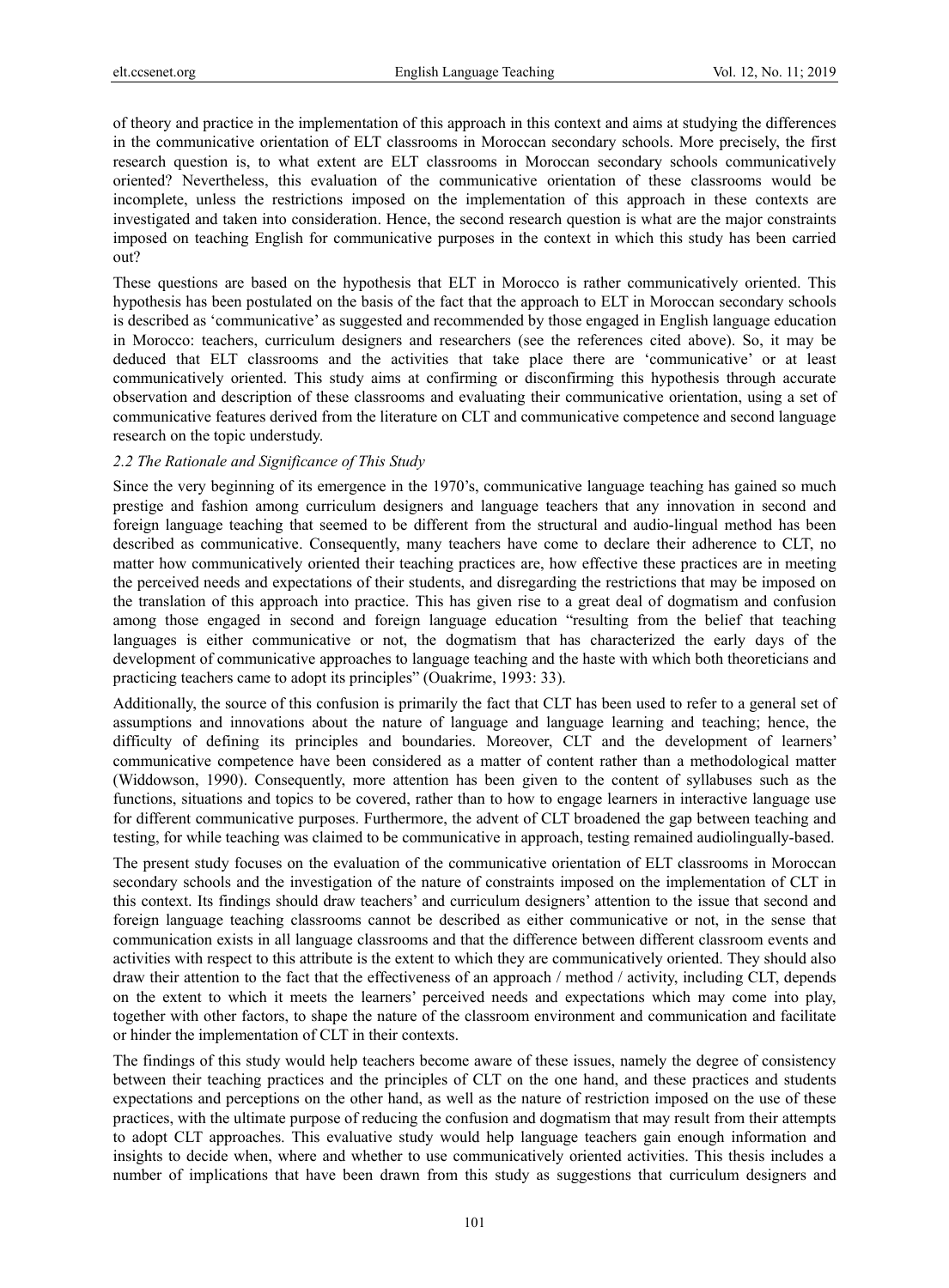teachers could take into consideration to reconsider their teaching practices, teaching materials, classroom activities and patterns of communication to create an atmosphere in the classroom where students could be deliberately engaged in interactive and purposeful communication, a prerequisite for learners' development of communicative competence.

#### **3. Methodology of Research**

#### *3.1 The COLT Observation Scheme*

The COLT observation scheme, which stands for Communicative Orientation of Language Teaching, was developed by Allen, Fröhlich and Spada (1984) in order to describe as precisely as possible "some of the features of communication which occur in second language classrooms" (Allen, Fröhlich, & Spada, 1984: 233). The development of this observation scheme was motivated by the emergence of communicative language teaching, and the issue of theory and practice in the implementation of this approach in second and foreign language teaching classrooms. For example, using the COLT observation scheme in their classroom observation study of the communicative orientation of second language classrooms, Fröhlich, Spada and Allen (1985) distinguished four second language classrooms with respect to the communicative orientation of the classes observed. Another study is that of McKay (1994) who used the COLT observation scheme the first question of her study, "what is the nature of the communicative orientation of the junior secondary French classed observed?" the results obtained distinguished between three types of classes; one class was non-communicatively oriented, that is, highly form-focused; one class was communicatively-oriented, that is, meaning and message-focused, and two classes sat in between. Another important example is Taguchi's (1998) study, where he proposes a classroom research that subscribes more the ethnographic principle of 'observing the whole' whilst utilising the COLT observation scheme as one of the tools" (1998: 6). More importantly, Taguchi used the COLT together with two other data collection techniques – the questionnaire and the interview to incorporate the participants' perspectives in order "to look deeper into the quality and context of classroom interaction" (1998: 6).

In order to address the first question of this study, classroom observation has been used as a data collection technique because the evaluation of the extent to which ELT classrooms in Moroccan secondary schools are communicatively oriented entails that these classrooms need to be systematically observed in order to describe as precisely as possible what happens there. And since this study has been concerned with an essential characteristic of classroom communication, namely its communicative orientation, the COLT observation scheme has been used with some slight modifications within a broader framework which incorporates another component of this evaluation and which constitutes the subject matter of the second question. Therefore, this analysis will focus on the description of the patterns of error treatment, the types of teacher-directed questions and the nature of students' discourse. It will also describe the types and nature of teaching materials, the patterns of classroom interaction, and discourse initiation. It will also describe the form-focused or meaning focused orientation of classroom activities, the nature of the topics communicated, students' nomination and voluntary replies, and noise treatment patterns. This framework for observing and understanding the nature of foreign language classroom communication was used together with audio recording and note taking to capture different aspects of classroom interaction and context. Moreover, the questionnaire was used to collect data from teachers and students whose classrooms were observed in order to support and provide further insights about the data collected through classroom observation.

## *3.2 The Two Self-Completion Questionnaires*

In order to answer the second question, two self-completion questionnaires two self-completion questionnaires were designed and distributed to students and teachers whose classrooms were observed. In the first questionnaire, the students were asked questions about on their conceptions of classroom participation, their roles and that of their teachers, as well as their expectations as to what are or are not appropriate teaching/learning activities. The students were also asked to answer questions on their use of the language outside the classroom, their preferred way of preparing for examinations, and what these examinations represent to them. Data was also elicited on their comments on some specific activities that took place in their English classrooms during classroom observation, such as group work, role play, and some patterns of error correction. In brief, the questionnaire was used to elicit information about their conceptions, perceptions, reactions and opinions concerning different aspects of their classroom life and their experience as learners of English as a foreign language.

Another self-completion questionnaire was designed and administered to teachers whose classrooms had been observed. This questionnaire was used to elicit information from teachers about their conceptions of education in general and foreign language education in particular, their experience as teachers of English as a foreign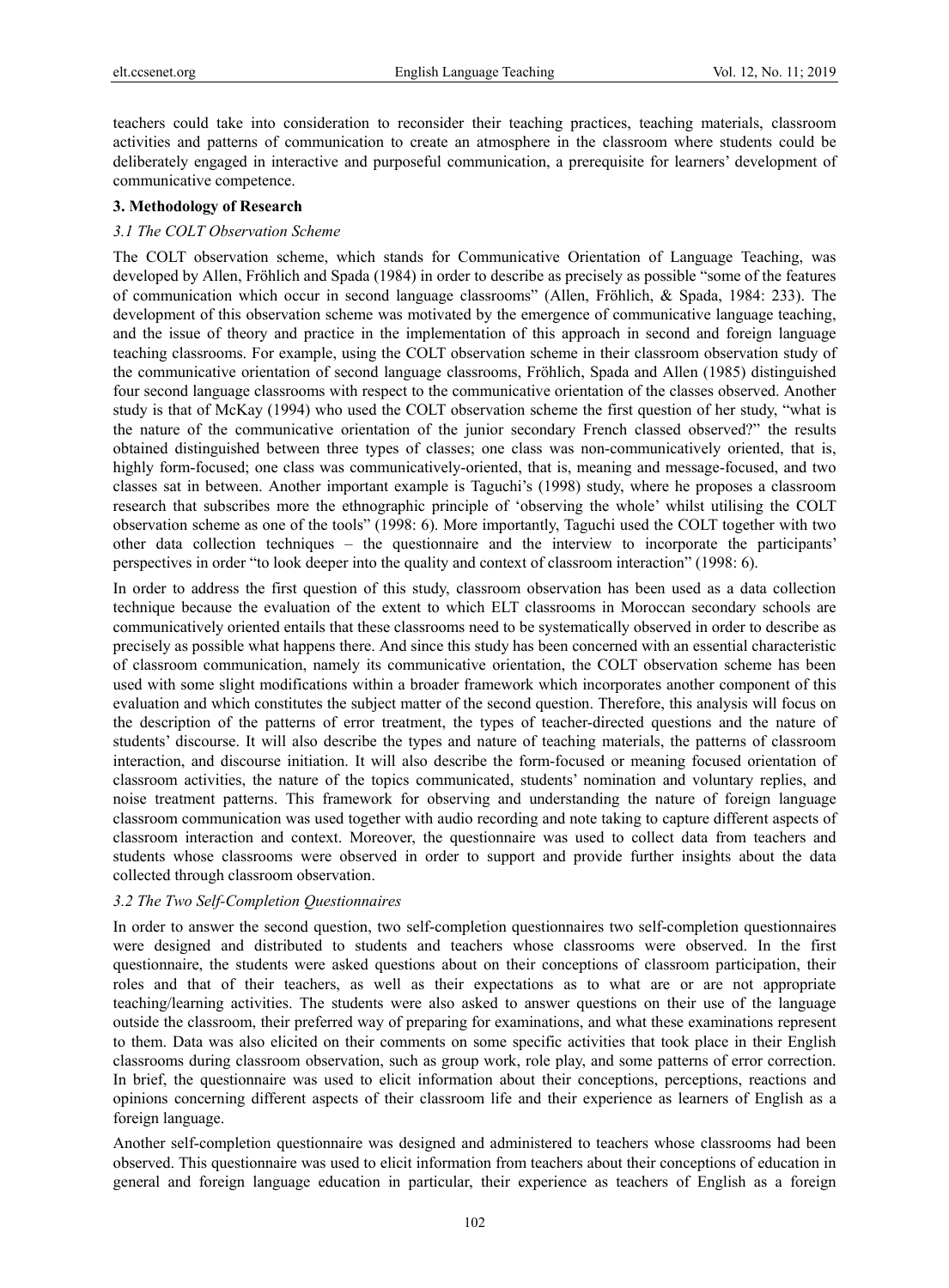language in Morocco, and their perceptions of their role and that of their students as well as their conceptions of classroom participation. It also included items eliciting their comments concerning some specific classroom practices and activities that took place in their classrooms during teaching, and their suggestions for making the process of teaching and learning more effective and their task more successful. More precisely, it was designed to elicit information about teachers' views on the appropriateness of communicative language teaching and the problems they encounter in their attempts to implement communicatively-oriented activities.

The information collected through the questionnaire helped investigate the nature of constraints imposed on the implementation of CLT in the context of ELT in Moroccan secondary schools. It has also helped successful and in-depth interpretation of the data collected through observation. The use of the questionnaire together with classroom observation was meant to incorporate the participants' perspective and ensure triangulation, with the purpose of promoting reliability and validity of the results and probing into the richness and complexities of the classroom context and communication. This is based on the assumption that classroom communication is so rich and complex, in that various variables may come into play to shape the nature of classroom interaction, namely those which relate to the classroom context, teachers' and students' conceptions, expectations and previous teaching and learning experiences.

#### *3.3 The Classrooms Observed and Respondents*

To answer the first question of this research study - to what extent the ELT classrooms in Moroccan secondary schools are communicatively-oriented – the COLT observation scheme as described above has been used to observe and describe one hundred and twenty English classes over a period of nine weeks. Ten groups of each of the three levels of secondary school students were observed. The classes were observed during March, April and May of the year 2000 and during February 2001. Each group was observed over a period of four sessions/hours. By this time of the academic year, students and teachers have already spent together nearly five months, so that a kind of familiarity is already established, and so that first year students have been learning English for five months. Moreover, such familiarity and a considerable amount of knowledge of English are important in the case of this study which is based on the assumption that the classroom is a social setting and, therefore, the kind of social relationships and interaction prevailing there would indicate whether this environment is or is not conducive to communication and communicative language use.

The groups observed belong to four secondary schools in Fes, three secondary schools in Rabat, two secondary schools in Sefrou and one secondary school in Ghafsai. The city of Fes has been selected for practical reasons. It is also one of the largest cities in Morocco and its population has different regional and geographical backgrounds. The schools selected - Ibn Khaldoun, Ibn Alhaytham, Ibn Hazm, Oum Aimane – are located in different areas of the city, where students certainly have different socio-educational backgrounds. Rabat has been selected, for it is the political capital of the country, where economic, social and political activities are more centralized and where different job opportunities are more or less available. Therefore, students would certainly have different socio-educational backgrounds and perhaps have different reasons and motivations for learning the language from students in Ghafsai, a rural area where students come from a different socio-educational background and where English is the only foreign language taught in Imam Chotaibi, the only secondary school there. Sefrou is a small town where most students have different linguistic backgrounds for the Tamazight language is the mother tongue of a considerable number of them.

#### **4. Results and Discussion**

#### *4.1 Results of Classroom Observation*

With respect to the first research question, the results obtained that the data as a whole exhibited a general orientation towards non-communicatively oriented practices. First, the data exhibited the dominance of non-communicatively oriented error treatment practices. Second, the data exhibited a higher frequency of closed patterns of classroom organisation than their open counterparts. It also showed the dominance of display questions and limited/contrived students' discourse over referential questions and students' extended/genuine discourse. Moreover, form-focused/accuracy-oriented activities and non-authentically used material tended to have higher frequency than meaning-focused/fluency-oriented activities and authentically used material. Furthermore, limited/narrow topics and teacher-initiated discourse rather than their broad and students'-initiated counterparts prevailed in the data. Teachers tended to allow students to reply voluntarily without waiting for their nomination and showed a great deal of flexibility in their treatment of students' noise and dealing with noisy students.

It should be noted that some classes were found to be communicatively oriented in spite of the high frequency of display questions and limited/contrived students' discourse. It was observed that this type of questions and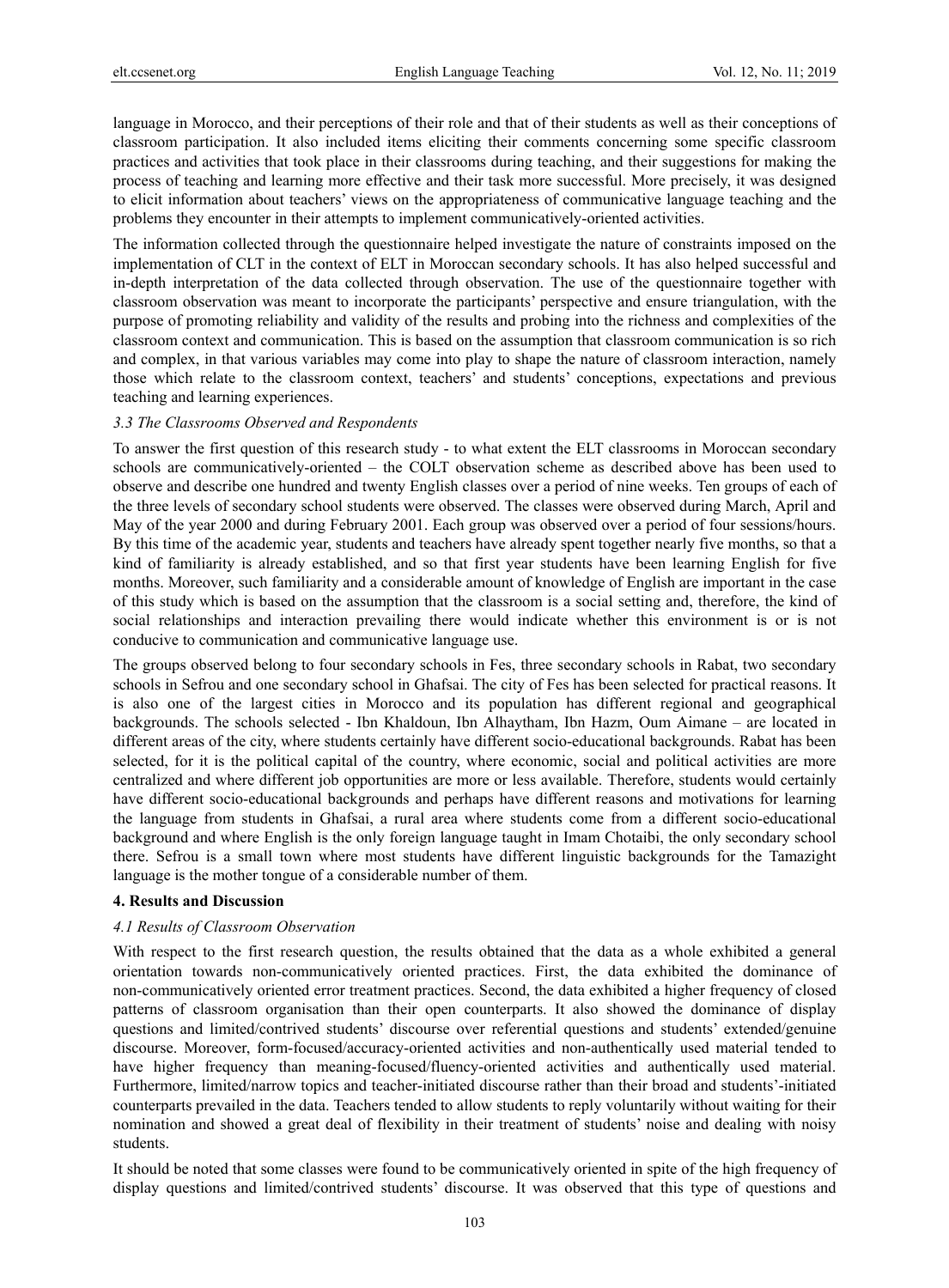students' discourse usually took shorter time although frequent in number. For example some activities of five to ten minutes exhibited the occurrence of more than ten display questions, and, therefore, limited/ contrived students' stretches of discourse. On the contrary, one or two referential questions directed and set the ground for some activities of more than fifteen minutes, and, hence, long and long and genuine students' discourse. This fact was considered in the distribution of classes. Moreover, some classes exhibited higher frequency of form-focused activities than meaning-focused activities, but they were group work and pair work in organisation. This is a significant observation in that it reflects a bridge of the gap between the communicative approach and teaching linguistic forms and structures. In practice, it revealed and illustrated the feasibility of adopting a communicatively oriented approach to teaching and learning the formal aspects of language.

Given these observations, the investigation of the frequency of distribution of communicative versus non-communicative features in each of the classes observed revealed a distinction between three sets of classes, communicatively-oriented, non-communicatively-oriented, and in-between classes. The results obtained in this respect are summarised and presented in table1.

|                                      | 1st year      | 2nd year     | 3rd year      | Total          |
|--------------------------------------|---------------|--------------|---------------|----------------|
| Communicatively-oriented classes     | $10(25\%)$    | $16(40\%)$   | $15(37.5\%)$  | 41 $(34.16\%)$ |
| Non-communicatively-oriented classes | $29(72.5\%)$  | $21(52.5\%)$ | $24(60\%)$    | 74 (61.66%)    |
| In-between classes                   | 01 $(02.5\%)$ | $03(07.5\%)$ | 01 $(02.5\%)$ | 05(04.16%)     |
| Total                                | 40 $(100\%$   | 40 $(100\%)$ | 40 $(100\%$   | 120 (99.98%)   |

Table 1. Comparison between classes with respect to their (non-) communicative orientation

The results presented in Table 1 indicate that there are seventy-four (61.66%) non-communicatively-oriented classes; forty-one (34.16%) communicatively-oriented classes; and five (04.16%) in-between classes. However, it seems important to note that in spite of the low frequency of communicatively oriented practices and classrooms, the results obtained reveal that important changes have been made towards more communicative language teaching. It indicates that learner-centred communicative language teaching has already started serious competition against the dominance of traditional, frontal, teacher-centred classrooms. Moreover, the dominance of communicative features in forty-one of the classes observed (34.16%) is relatively high given the current state of communicative language teaching in Morocco and the constraints that were found to impede its implementation in English as a foreign language teaching classrooms in Moroccan secondary schools. The next subsection presents and discusses the results obtained in this respect.

#### *4.2 Results of the Questionnaire*

It has been found that there is a general tendency among students to perceive the teacher as the central agent of the process of teaching and learning; s/he is generally expected to assume a great deal of responsibility for class management, classroom organization and students´ learning and achievement. Students perceive of themselves as generally passive recipients of knowledge which they have to consume in order to pass the exams. It has been also found that in spite of students´ recognition of the importance of classroom participation, they generally tend to perceive it as a process of listening to the teacher, answering his/her questions and doing some assignments. However, it should be noted here that in spite of this finding, it may be argued that such conceptions seem to be moving to more learner-centred and communicatively-oriented expectations, manifested in the tendency of an important number of respondents to prefer pair-work and group-work and to consider classroom participation as a process of raising questions and sharing ideas and opinions. They also referred to the teacher as an educator and facilitator and a 'good' student as someone who is active, self-dependent and self-confident and someone who communicates and discusses in class. Many of them considered a student who interrupts the teacher to ask a question or correct a mistake as 'polite' or 'good'. These are some important indicators of this movement among students from traditional and conservative conceptions of learning to more recognition of their role as active participants in the process. If appropriately invested and reinforced, this movement may certainly facilitate the introduction of further communicatively-oriented activities and patterns of classroom organization.

Teachers' conceptions of their role, their students' role, education, the process of teaching and learning in general and communicative language teaching in particular, are largely consistent with the principles of CLT and its implications for second and foreign language teaching classrooms. It has also been found that teachers are generally aware of the difficulty of describing their practices and classrooms as communicative and recognized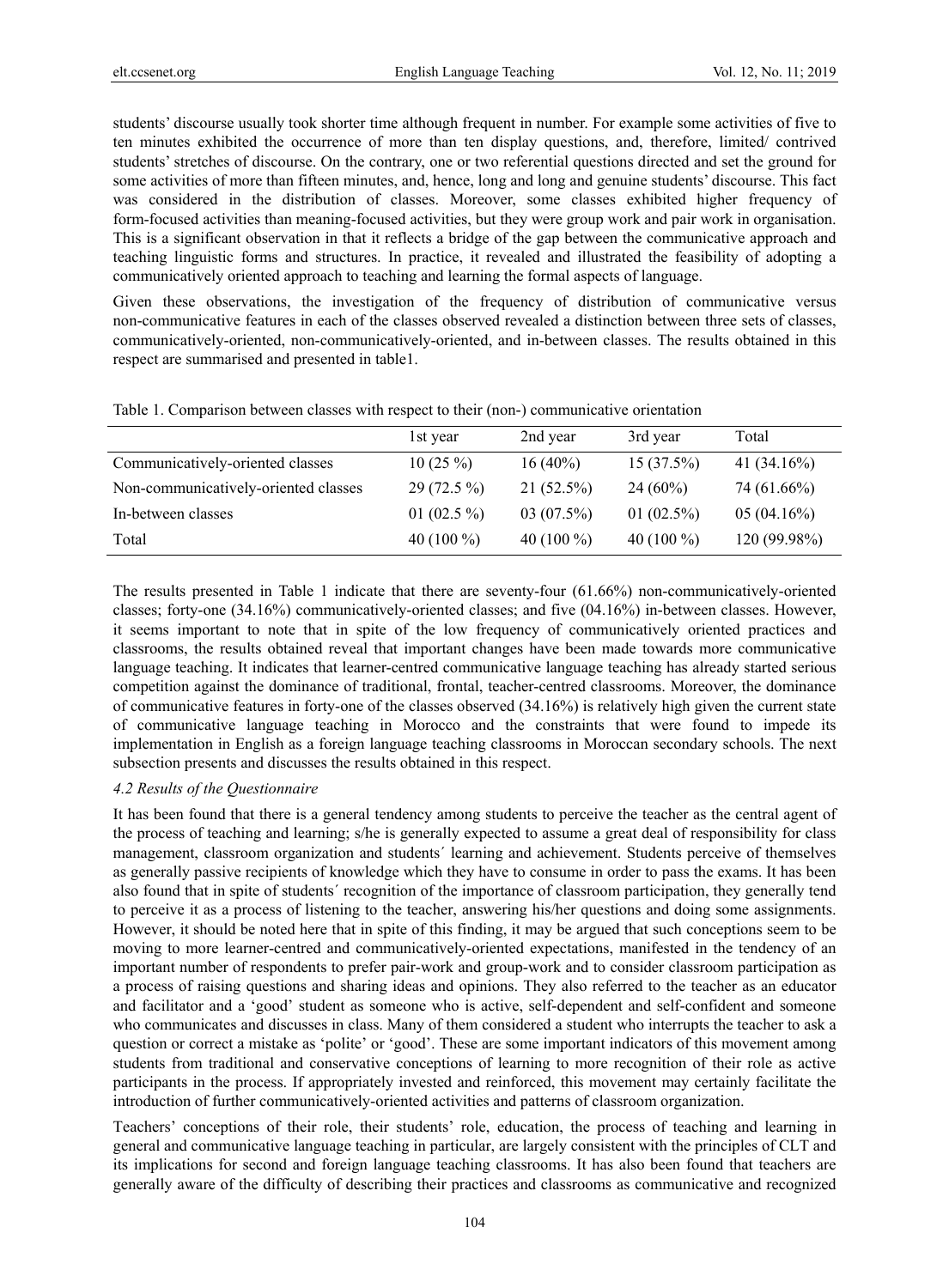the importance and appropriateness of some non- communicatively-oriented practices for the context where they are operating as teachers of a foreign language. The foreign language context and the formal nature of the classroom and school contexts have been found to bear a negative impact on teachers´ attempts to implement more communicatively-oriented activities in their classes, where both them and their students have to conform to certain institutional, administrative and disciplinary routines, and where they have to restrict themselves to certain specific, predetermined and overloaded programmes which they have to finish in a limited amount of time.

Another problem that has been found to restrict the implementation of CLT is the lack of consistency between the assessment procedures used and communicative language teaching. Examinations focus on testing students' grammatical competence, whereas their communicative abilities are not accounted for. This fact explains students' interest in accuracy and exam-oriented activities because they are interested only in what they will be tested on, given the summative nature of assessment procedures in the context of education in Morocco. Moreover, the large class size, lack of adequate and varied teaching materials, equipment and facilities, have been found to restrict teachers´ attempts to use more CLT in their context. Additionally, lack of motivation on the part of students and their personal characteristics as well as their low proficiency level in the target language are other problems that teachers encounter in this respect. Furthermore, students´ traditional and conservative conceptions have been found to constitute another constraining factor in the implementation of learner-centred communicative language teaching in the context of ELT in Moroccan secondary schools, as underlined by teachers whose classrooms had been observed.

#### **5. Conclusions and Implications**

#### *5.1 Conclusions*

In spite of the relatively low frequency of communicatively oriented practices and classrooms, the results obtained suggest that ELT in Moroccan secondary schools has undergone important changes from the dominance of traditional teacher-centred classrooms towards more communicative language teaching. The dominance of communicatively oriented features in forty-four classes (34.16%) is relatively high in comparison with the current state of CLT in Morocco and the constraints that have been found to restrict its implementation in this context. Moreover, these findings suggest that the use of CLT in foreign language teaching context is not impossible, but rather feasible. Additionally the finding that a considerable number of form-focused activities were group work and pair work in organisation suggest that the gap between teaching linguistic forms and structures on the one hand and CLT on the other hand can be bridged. This would entail that CLT does not mean the rejection of grammar, but rather the introduction of more student-engaging and meaningful activities in teaching the formal aspects of the target language.

The finding of this study also suggest that the gap between and practice in the implementation of CLT in ELT classrooms in Moroccan secondary schools is evident. While CLT is suggested and recommended by the writers of the official guidelines and generally referred to by the teachers whose classes were observed, the description of these classrooms revealed a tendency for non-communicatively oriented practices to prevail. However, the finding that most teachers did not claim that their classrooms are communicative and that they generally try to make them as communicatively oriented as possible, as well as their reference to different problems that restrict their attempts to ii this regard, it may be argued that there is a great deal of awareness concerning the implementation of this approach and the constraints that limit its use in this context. In addition to this, teachers' recognition of the importance of some audiolingually oriented practices supports this conclusion and suggests that they tend to have critical rather than dogmatic attitudes towards CLT approaches.

Another conclusion that can be deduced from the findings of this study is that is that the emphasis ELT classrooms is on students' grammatical competence, that is, their accurate performance and knowledge of linguistic forms and structures, rather than on their communicative efficiency, that is, their communicative language use abilities. The dominance of direct error treatment practice, display questioning behaviour, limited/contrived students' discourse, form-focused/accuracy-oriented activities, and limited/narrow topics are indicators of this emphasis and greatly shape the nature of communication, in that through these practices teachers maintained control over the content and structure of classroom interaction in this context. The prevalence of these practices reflects a traditional view of classroom communication which is generally reduced to a sequence of teacher-initiation, student(s) response, and teacher-evaluation/feedback (IRE/F). This interactional sequence is an essential characteristic of the traditional audiolingually-oriented classroom interaction and it has been found to be the dominant structure of communication in ELT classrooms in the Moroccan secondary schools classes observed.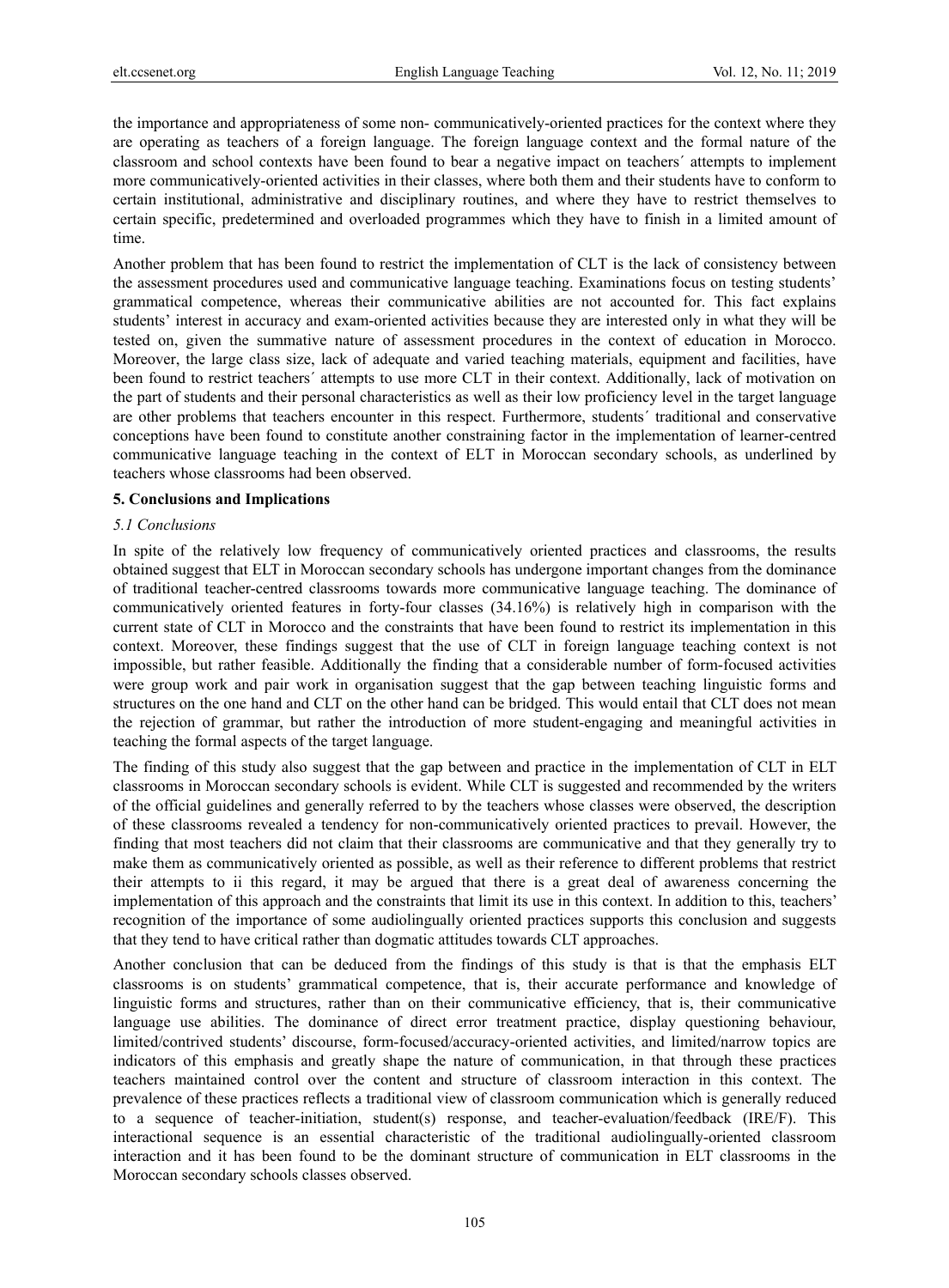With regard to the finding that direct, extensive and within-utterance error treatment patterns rather than their indirect, selective, and within-utterance counterparts tend to dominate in the data as a whole and in most classes observed, it may be argued that rather non-tolerant attitudes towards students' errors still dominate in ELT classrooms in Moroccan secondary schools. It is a practice and attitude which is inconsistent with the implications of CLT for error treatment behaviour and far from being similar to error treatment practice in foreign and second language use outside the classroom in interaction between native and non-native speakers of the target language. Moreover, given the finding that teachers and students associate this type of error correction pattern with form-focused activities as well as the finding that students tend to feel 'normal' and 'satisfied' when they are corrected by their teachers, it may be argued that that these error treatment conventions are deeply rooted in language teaching classrooms in Moroccan secondary schools where the focus is, accordingly, on students' accuracy rather than fluency.

#### *5.2 Pedagogical Implications*

Teachers need to develop their students' classroom communicative competence which is an essential is contributing factor to the dynamics of classroom communication, and which is defined in terms of "students' knowledge of and competence in the structural, functional, social, and interactional norms that govern classroom communication" (Johnson, 1995:161). It holds that the classroom context is a specific socio-institutional setting where some particular interactional and socio-cultural conventions are at work. In this regard, Johnson suggests that for teachers to facilitate their students' participation in open patterns of classroom communication and social organization they would need to "make the norms that govern classroom communication both explicit and predictable, create opportunities for students to practice instructional tasks using more exploratory language before being expected to perform in front of the entire class, use of the class meeting to teach small group interaction skills" (1995: 163). This would enhance their creative and productive engagement in classroom interactive communication; otherwise, they could become confused about what is expected of them, or how they are expected to participate.

Teachers need to change their style of leadership in order to create an open space environment and a group climate which would facilitate students' self-motivated and affectionate engagement in the effective accomplishment of classroom interactional events and small-group tasks. In this respect, Cartwright (1970: 325) states that "to change the behaviour of individuals, it may be necessary to change the standards of the group, its style of leadership, and its emotional atmosphere". This suggests the importance of changing the structures of power, communication, and social organization, whereby power, responsibility, and leadership are distributed among the members of the group. Teachers need to assume the role of agents and leaders of change. They also need to successfully manage change and uncertainty, confusion, and resistance it may bring about. To this end, they need to break with the rigid structures of communication and social interaction through the creation of a safe space in the classroom setting.

Finally, the findings if this study suggest that the focus has to be put on promoting teachers' sense of animation of the classroom context in order to be able to create a relaxed and safe atmosphere in this context and make it as open a space as possible where students could feel self-confident and self-dependent and where they could assume some responsibility for conduction classroom interaction and class management. These findings would suggest the importance of training teachers on how to animate rather than control the class. Such training may help them assume the role of ice-breakers in order to make the class a whole group where uninterested sub-groups, unmotivated and shy students could be integrated in the group on the basis of assuming some responsibilities towards their classmates. It may also help them create an atmosphere of familiarity, friendship and mutual trust in the classroom through the maintenance of more group-work, pair-work and class discussion where students could collaborate and cooperate, initiate discourse, and engage in deliberate and purposeful language use for communicative purposes, with the ultimate purpose of promoting their communicative competence and their sense of responsibility and independence. In this way, the negative impact of the formal nature of the classroom and its institutional context, characterised by rigid disciplinary routines and pre-distribution of power and role relationships, could be reduced to its lowest effects.

To this end, teachers' education should aim at encouraging them to engage in reflective practice including action research. Such training should equip teachers to "carry out their own investigations to learn about their immediate teaching contexts" (Bigelow & Walker, 2004: 14). It would allow them to develop as context sensitive practitioners, and better understand "the peculiarities of everyday life in schools and classrooms" (Cochran-Smith & Lytle, 1993, 262), and to cope with the complexities of the specific contexts where they operate as teachers of a foreign language. Teachers' engagement in action research would promote their intellectual interest and pedagogical commitment and enhance their awareness of different issues of theory and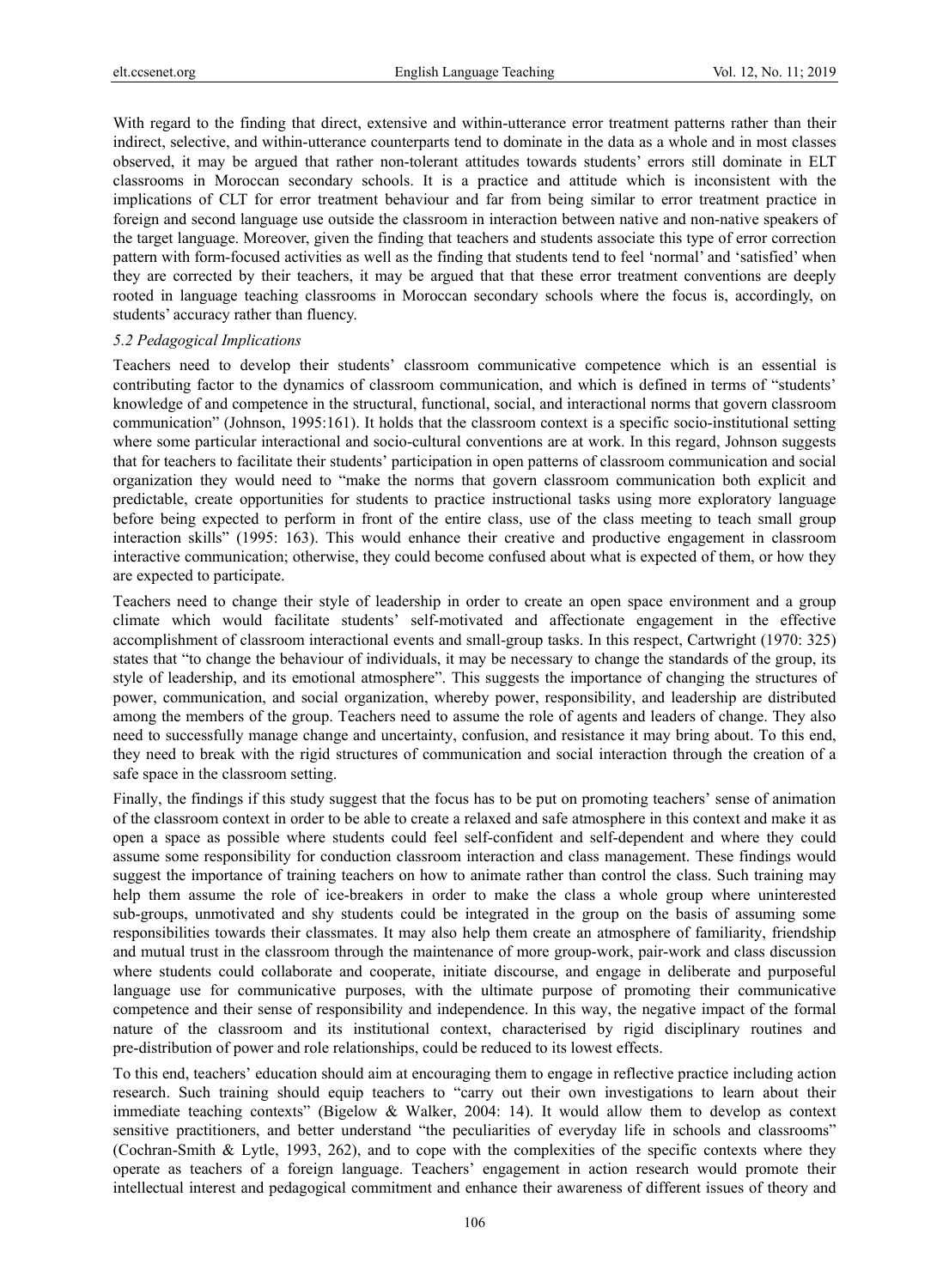practice in the implementation of language education approaches including learner-centred communicative language teaching. It would also allow them to evaluate the effectiveness of their practices and activities, and better understand the ever-changing reality of their very specific contexts and the nature of classroom communication and context. It would also help them to renovate their knowledge and competencies, refresh their pedagogical expertise, improve their practice, and introduce the necessary and appropriate changes that may help them meet the ever-changing needs and expectation of different groups and generations of students.

#### **References**

- Allen, P., Fröhlich, M., & Spada, N. (1984). The communicative orientation of language teaching: An observation scheme. *TESOL Quarterly, 83*, 231-252.
- Bendouqui, N. (1996). Towards a more systematic teaching of vocabulary. In *ELT in Morocco: Perspectives for the 21st Century*. *Proceedings of the 16th Annual Conference of MATE. Mohammadia: Moroccan Association of Teachers of English*.
- Brindley, G. P. (1984). *Needs analysis and objective setting in the adult migrant education program*. Sydney, N.S.W.: Adult Migrant Education Service.
- Brindley, G. P. (1989). The role of needs analysis in adult ESL programme design. In R. K. Johnson (Ed.), *The Second Language Curriculum*. (PP. 63-78) Cambridge: Cambridge University Press. https://doi.org/10.1017/CBO9781139524520.007
- Brown, H. D. (1987). *Principles of language learning and teaching*. Prentice Hall, Englewood Cliffs, NY. https://doi.org/10.3138/cmlr.44.1.181
- Brumfit, C.J. and K. Johnson (Eds.). (1979). *The communicative approach to language teaching*. Oxford: Oxford University Press. https://doi.org/10.2307/3586757
- Brumfit, C. (1984). *Communicative methodology in language teaching*. Cambridge: Cambridge University Press. https://doi.org/10.1017/S0267190500000982
- Brumfit, C. (1988). Applied linguistics and communicative language teaching. *TESOL Quarterly, 20*(4), 709-17. https://doi.org/10.1017/S0267190500000982
- Byrness, H. (1987). Getting a better reading: initiatives in foreign language reading instruction. In S. Savignon, & M. S. Berns (Eds.), Initiatives in communicative language teaching II. Addison-Wesley Publishing Company, Inc.
- Cohen, L., & Manion, L. (1980). *Research methods in education*. London: Routledge. https://doi.org/10.2307/1175227
- Dumitrescu, V. (2000). Authentic materials: Selection and implementation in exercise language training. *English Teaching Forum*, *38*(2), 20-23.
- Ellis, R. (1990). *Instructed second language development*. Oxford: Blackwell.
- Ellis, R. (1992). *Second language acquisition and language pedagogy*. Clevedon: Multilingual Matters. https://doi.org/10.1017/S0272263100010512
- Foster, P. (1998). A classroom perspective on the negotiation of meaning. *Applied Linguistics, 19*(1), 1-23. https://doi.org/10.1093/applin/19.1.1
- Fröhlich, M., Spada, N., & Allen, P. (1985). Differences in the communicative orientation of L2 classrooms. In *TESOL Quarterly, 19*(1), 27-57. https://doi.org/10.2307/3586771
- Hatch, E. (1978). Discourse analysis and second language acquisition. In E. Hatch (Ed.). *Second language acquisition*. Rowley. Mass.: New bury House. https://doi: 10.12691/education-2-10-15.
- Holliday, A. (1994). *Appropriate methodology and social context*. Cambridge: Cambridge University Press
- Johnson, K. E. (1995). *Understanding communication in second language classrooms*. Cambridge: Cambridge University Press
- Kharraf, M., & Messaoudi, S. (1993). The role of the teacher's guide in EFL Moroccan secondary schools. *In Proceedings of the 13th MATE Annual Conference*. Ouarzazate: Moroccan Association of Teachers of English (pp. 99-112).
- Lightbown, P. (2000). Classroom SLA research and second language teaching. *Applied Linguistics, 21*(4), 431-462. https://doi.org/10.1093/applin/21.4.431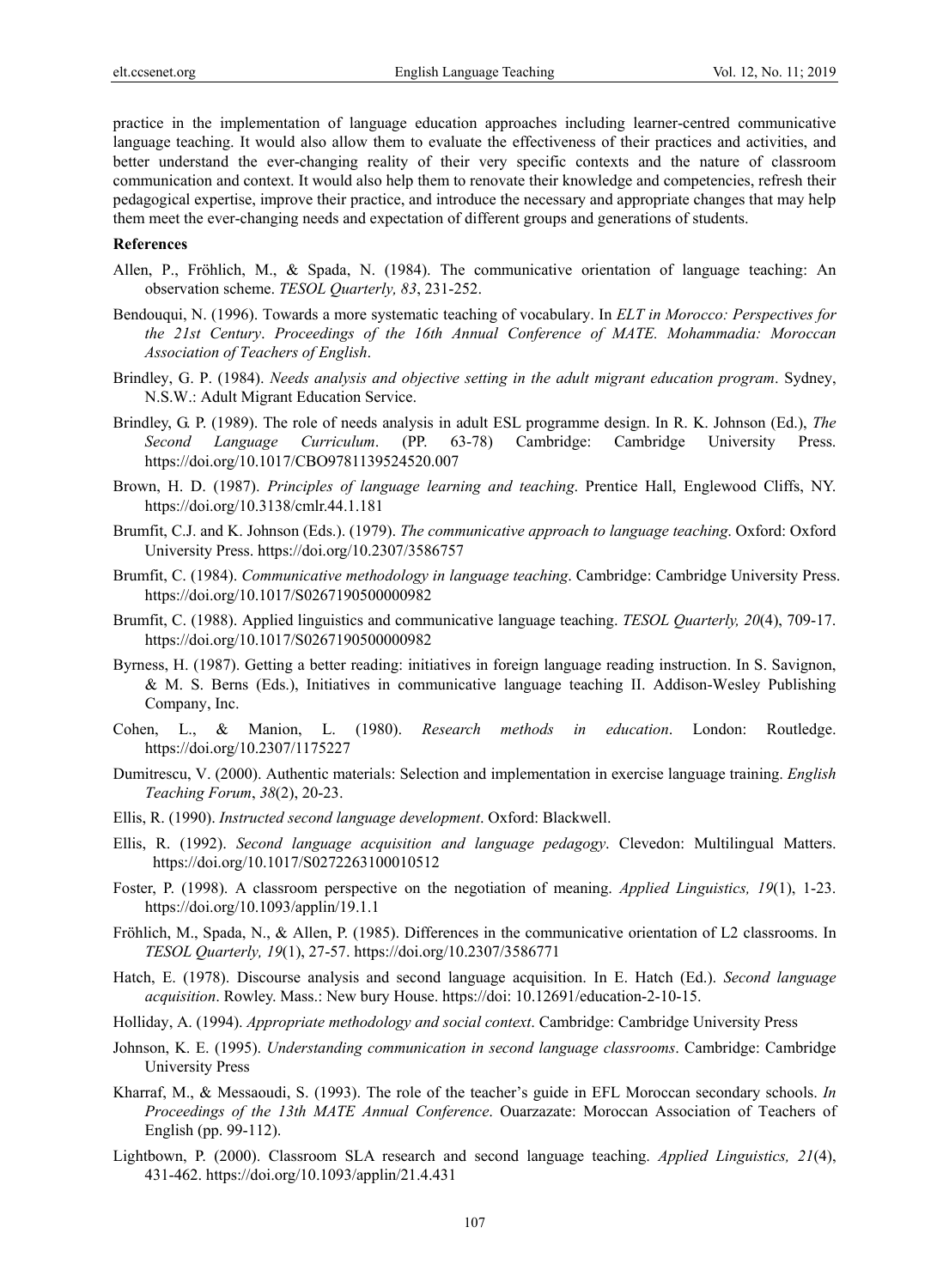- Littlewood. (1981). *Communicative language teaching*. Cambridge: Cambridge University Press. https://doi.org/10.3138/cmlr.38.4.720.
- Lynch. T. (1996). *Communication in the language classroom*. Oxford: Oxford University Press.
- McKay, P. (1994). *Communicative orientation and language outcomes in Australian junior secondary foreign language classes.* Unpublished doctoral dissertation. University of Queensland. Brisbane. Australia.
- Nunan, D. (1988). *The learner-centred curriculum*. Cambridge: Cambridge University Press. https://doi.org/10.1017/CBO9781139524506
- Ouakrime, M. (1993). Evaluating classroom teaching: Focus on communication. In Proceedings *of the 13th MATE Annual Conference* (pp. 33-46). Ouarzazate.
- Prabhu, N. S. (1984). Communicative teaching: Communicative in what sense? Paper presented at the 19th Regional Seminar. SEAMEO Regional Language Centre. Singapore.
- Royaume du Maroc, Ministère de l'Education Nationale (1994). *Documents pedagogiques pour l'anglais*. Print Shop: DEDISCO / SALE
- Royaume du Maroc, Ministère de l'Education Nationale (1996). *Documents pedagogiques pour l'anglais*. Print Shop: DEDISCO / SALE.
- Swales, J. M. (1993). More discourse analysis in communicative language teaching: More felicity than breakdown? In *Proceeding of the 13th MATE Annual Conference* (pp. 57-74). Ouarzazate.
- Taguchi, K. (1998). The reality of our foreign language classrooms. *Research Studies in Progress*, 1-13.
- Van Lier, L. (1988). *The classroom and the language learner*. New York: Longman, Inc.
- Widdowson, H. G. (1978). *Teaching language as communication*. Oxford: Oxford University Press.
- Widdowson, H. G. (1990). *Aspects of language teaching*. Oxford: Oxford University Press. https://doi.org/ 10.1017/S0272263100010937

#### Appendix 1

| The COLT Observation Scheme |                  |                  |               |         |            |           |                  |
|-----------------------------|------------------|------------------|---------------|---------|------------|-----------|------------------|
|                             |                  |                  |               |         |            |           |                  |
|                             |                  |                  |               |         |            |           |                  |
|                             |                  |                  |               |         |            |           |                  |
| Focus on                    |                  |                  |               |         |            |           |                  |
| Type of errors              |                  |                  | Pronunciation | grammar | vocabulary | discourse | Function & socio |
| Error treatment             |                  |                  |               |         |            |           |                  |
| Neglected/not corrected     |                  |                  |               |         |            |           |                  |
| Self-corrected              |                  |                  |               |         |            |           |                  |
| Peer correction             |                  |                  |               |         |            |           |                  |
| Teacher correction          | $\mathbf C$      | Within utterance |               |         |            |           |                  |
|                             |                  | After utterance  |               |         |            |           |                  |
|                             | Repetition       |                  |               |         |            |           |                  |
|                             | Metalinguistic   |                  |               |         |            |           |                  |
|                             | Elicitation      |                  |               |         |            |           |                  |
|                             | D/I              | Overt            |               |         |            |           |                  |
|                             |                  | Non-overt        |               |         |            |           |                  |
| <b>Questions</b>            | Referential      |                  |               |         |            |           |                  |
|                             | display          |                  |               |         |            |           |                  |
|                             | Limited          |                  |               |         |            |           |                  |
| Nature of discourse         | Extended         |                  |               |         |            |           |                  |
|                             | Contrived        |                  |               |         |            |           |                  |
|                             | Genuine          |                  |               |         |            |           |                  |
| Discourse initiation        | Teacher          |                  |               |         |            |           |                  |
|                             | Student          |                  |               |         |            |           |                  |
| Student's replies<br>Named  |                  |                  |               |         |            |           |                  |
|                             | Voluntary        |                  |               |         |            |           |                  |
|                             | Teacher/class    |                  |               |         |            |           |                  |
|                             | Teacher/student  |                  |               |         |            |           |                  |
| Structure of interaction    | Student/class    |                  |               |         |            |           |                  |
|                             |                  | Pair-work        |               |         |            |           |                  |
|                             | S/S              | Group work       | Same tasks    |         |            |           |                  |
|                             |                  |                  | Di-tasks      |         |            |           |                  |
|                             | Narrow           |                  |               |         |            |           |                  |
| Topic                       |                  |                  |               |         |            |           |                  |
|                             | Limited<br>Broad |                  |               |         |            |           |                  |
| Text books<br>Material      |                  |                  |               |         |            |           |                  |
|                             |                  | Visual           |               |         |            |           |                  |
|                             | Other            | Audio            |               |         |            |           |                  |
| Noise treatment             | Neglected        |                  |               |         |            |           |                  |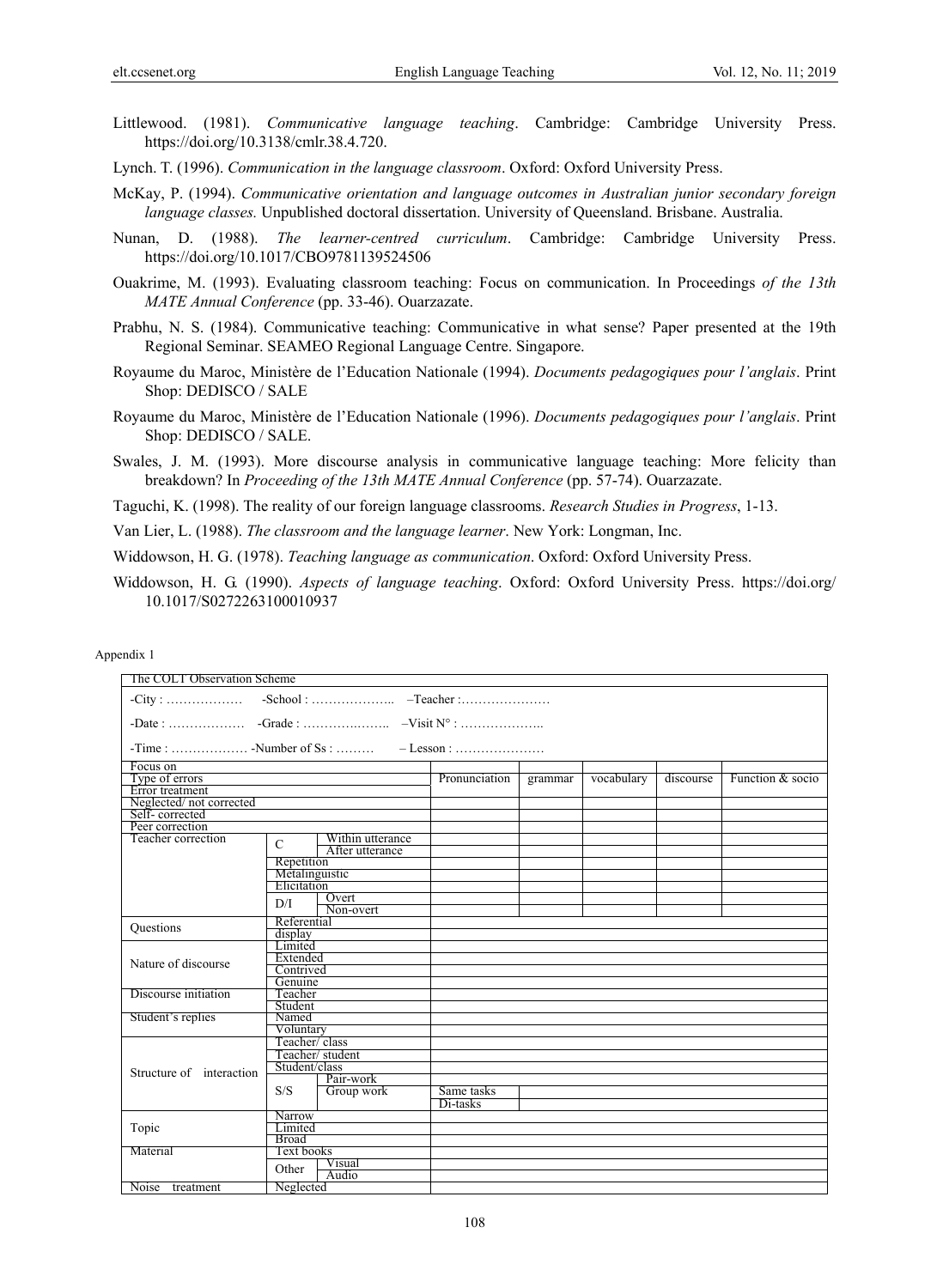|        | Keep quite/silence SS/<br>' listen |  |
|--------|------------------------------------|--|
|        | ) talkıng/shut up<br>-tor          |  |
|        | Specifics addressed                |  |
|        | Out                                |  |
| ACUVIL |                                    |  |
| Time   |                                    |  |

Appendix 2.

## **THE TEACHER QUESTIONNAIRE**

Thanks for allowing me to attend some of your classes. I would like to ask you some questions on your opinion about English language teaching in Moroccan secondary schools in general and about your English classes in particular.

Only the author of this questionnaire will know the information you provide.

Thank you very much for your help

Your teaching experience:

1. How long have you been teaching English?

|  | $*1 - 5$ years       |
|--|----------------------|
|  | $*6 - 10$ years      |
|  | * More than 10 years |

2. Learning English is part of your students' education. What does "education" mean to you?

…………………………………………….……………………………… ................ ......... ………………………. In your opinion:

3. What are the characteristics of a "good" learner?

…………….........................…………………………..…………………………………………………………….

4. What do successful teaching and learning depend on? …………….........................……………………………..………………………………………………………….

5. Why don't some students (sometimes the majority) participate?

……………......................................................……………………………………………………………………. 6. What is the "best" way to treat students' errors?

………………………………………...………………………………… ......... ................ ……………………….

7. Sometimes, you ask your students to repeat a word, a phrase, or a sentence. Why?

…………….........................…………………………………………..……………………………………………. 8. When do you usually place your students into small groups?

…………… ................. ........ …………………………………..…………………………………………………….

9. What are the objectives of group work activities?

10. If you were asked this question: which approach or method do you use in your teaching of English, what would your answer be? …….........................……………………………………………..………………………………………………….

11. According to the official guidelines (1994 and 1996) communicative language teaching is recommended with more focus to be put on the students' active participation. From your experience:

12. To what extent is communicative language teaching applicable in the Moroccan (your) context?

…………….........................………………………………………..……………………………………………. 13. What kind of activities do you (or don't you) usually use to put this approach into practice?

…………….........................…………………………………………………………………………………….

14. What are the constraints and problems that hinder the successful implementation of these activities in your context?

…………… ........................ . ……………………………..…………….………………………………………….

15. What would you suggest to make English language teaching in Moroccan secondary schools more communicatively oriented?

…………….........................……………………………………………..………………………………………….

16. Free comments: (textbooks – exams – equipment – the classroom – context, etc.).

…………….........................………………………………………..……………………………………………….

**Thank you very much for your help**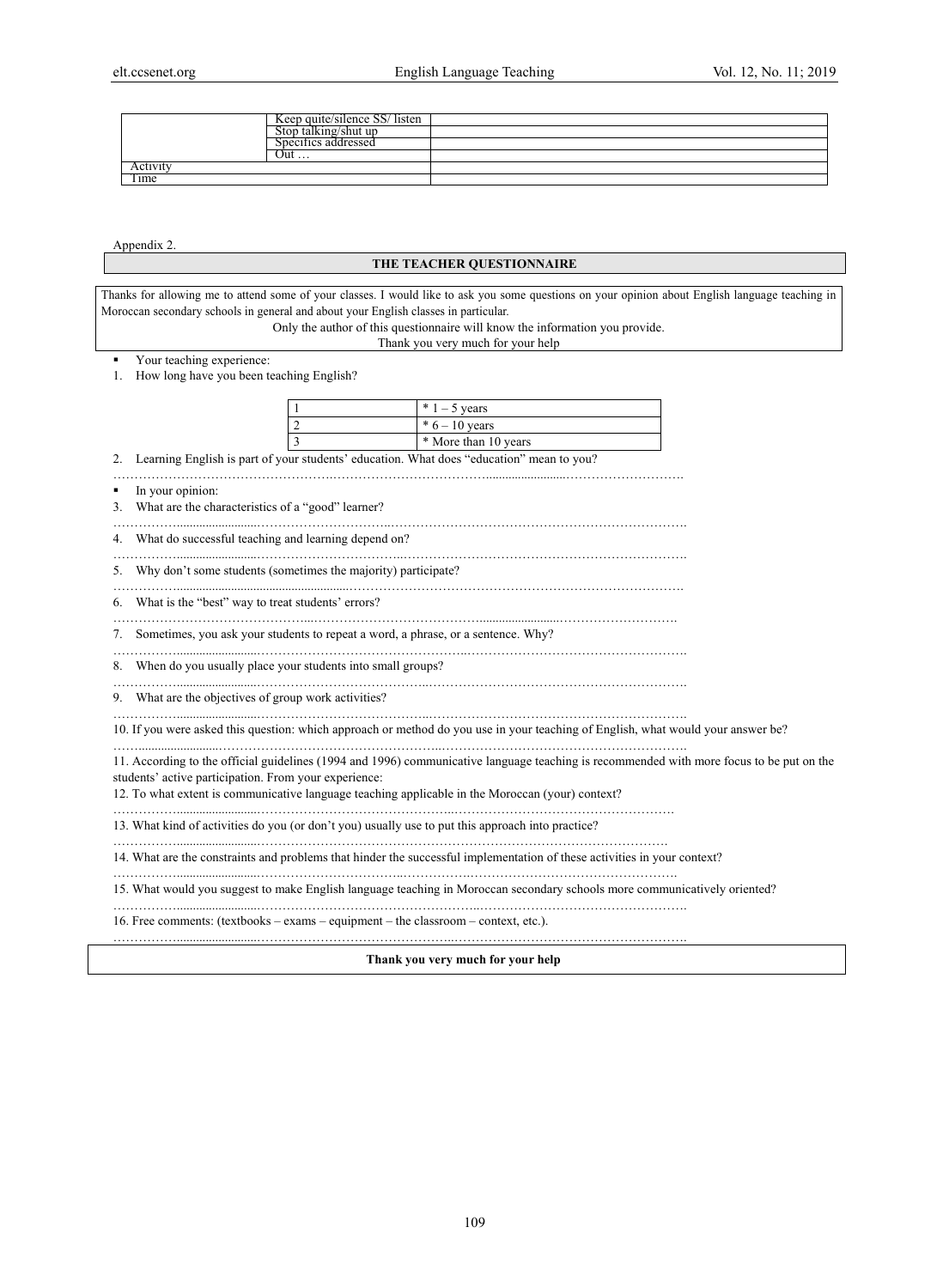| Appendix 3.                                                                     |                                                                                      |                                    |                       |                                         |                     |                                                                                                                                                                                                                                                                                       |
|---------------------------------------------------------------------------------|--------------------------------------------------------------------------------------|------------------------------------|-----------------------|-----------------------------------------|---------------------|---------------------------------------------------------------------------------------------------------------------------------------------------------------------------------------------------------------------------------------------------------------------------------------|
| English classes. Please, try to answer all the questions honestly.              | Only the author of this questionnaire will know the information you provide.         |                                    |                       |                                         |                     | In this questionnaire, you are asked to answer questions on your opinions about different activities that take place in your English<br>classrooms. The purpose of this questionnaire is to try to understand your perceptions of the teaching techniques and activities used in your |
|                                                                                 |                                                                                      | Thank you very much for your help. |                       |                                         |                     |                                                                                                                                                                                                                                                                                       |
| Please, circle the number corresponding to your answer.<br>1. How old are you?  |                                                                                      |                                    |                       | 1. between $15 - 18$                    |                     |                                                                                                                                                                                                                                                                                       |
|                                                                                 |                                                                                      |                                    |                       | 2. between $19 - 23$                    |                     |                                                                                                                                                                                                                                                                                       |
| 2. Are you                                                                      |                                                                                      |                                    | 1. female<br>2. male  |                                         |                     |                                                                                                                                                                                                                                                                                       |
| 3. For how many years have you been studying English?                           |                                                                                      |                                    |                       |                                         |                     |                                                                                                                                                                                                                                                                                       |
| One year                                                                        | Two years                                                                            | Three years                        |                       | Four years                              |                     | Five years                                                                                                                                                                                                                                                                            |
| -1                                                                              | $\overline{c}$                                                                       | 3                                  |                       | 4                                       |                     | 5                                                                                                                                                                                                                                                                                     |
| 4. What are your reasons and purposes for learning English?                     |                                                                                      |                                    |                       |                                         |                     |                                                                                                                                                                                                                                                                                       |
| 5. Do you think that teaching English in Morocco is                             |                                                                                      |                                    | 1. necessary          |                                         |                     |                                                                                                                                                                                                                                                                                       |
| Please, justify your answer.                                                    |                                                                                      |                                    | 2. unnecessary        |                                         |                     |                                                                                                                                                                                                                                                                                       |
|                                                                                 |                                                                                      |                                    |                       |                                         |                     |                                                                                                                                                                                                                                                                                       |
| 6. Do you find your English classes                                             |                                                                                      |                                    | 1. enjoyable          |                                         |                     |                                                                                                                                                                                                                                                                                       |
|                                                                                 |                                                                                      |                                    | 2. boring             | 3. neither of them                      |                     |                                                                                                                                                                                                                                                                                       |
| Please, justify your answer.                                                    |                                                                                      |                                    |                       |                                         |                     |                                                                                                                                                                                                                                                                                       |
|                                                                                 |                                                                                      |                                    |                       |                                         |                     |                                                                                                                                                                                                                                                                                       |
| 7. How easy or difficult do you find your English lessons?<br>1. very difficult | 2. difficult<br>3. average                                                           | 4. easy                            |                       | 5. very easy                            |                     |                                                                                                                                                                                                                                                                                       |
| 8. Which areas do you find difficult?                                           |                                                                                      |                                    |                       |                                         |                     |                                                                                                                                                                                                                                                                                       |
| 1. grammar                                                                      | 2.vocabulary                                                                         | 3.pronunciation                    |                       | 4.communication                         |                     | 5.writing                                                                                                                                                                                                                                                                             |
| Please, explain why you find this area difficult?                               |                                                                                      |                                    |                       |                                         |                     |                                                                                                                                                                                                                                                                                       |
|                                                                                 |                                                                                      |                                    |                       |                                         |                     |                                                                                                                                                                                                                                                                                       |
| 9. Do you think the amount of time given to your English sessions is?           |                                                                                      |                                    |                       |                                         | 1. enough           |                                                                                                                                                                                                                                                                                       |
|                                                                                 |                                                                                      |                                    |                       |                                         | 2. more than enough |                                                                                                                                                                                                                                                                                       |
|                                                                                 |                                                                                      |                                    |                       |                                         | 3. not enough       |                                                                                                                                                                                                                                                                                       |
|                                                                                 |                                                                                      |                                    |                       |                                         |                     |                                                                                                                                                                                                                                                                                       |
| 10. Do you understand your teacher when he/she is explaining?                   |                                                                                      |                                    |                       |                                         |                     |                                                                                                                                                                                                                                                                                       |
|                                                                                 |                                                                                      |                                    |                       |                                         | 1. yes              |                                                                                                                                                                                                                                                                                       |
| Please, justify your answer                                                     |                                                                                      |                                    |                       |                                         | 2. no               |                                                                                                                                                                                                                                                                                       |
|                                                                                 |                                                                                      |                                    |                       |                                         |                     |                                                                                                                                                                                                                                                                                       |
| 11. What could you suggest to make teaching English in your classroom better?   | Or what could your teachers do to make you understand better?                        |                                    |                       |                                         |                     |                                                                                                                                                                                                                                                                                       |
|                                                                                 | answers with your friends in the group. In your opinion, why does he or she do this? |                                    |                       |                                         |                     | 12. During my attendance to your English classes, I observed that sometimes your teacher places you in groups and tells you to discuss the                                                                                                                                            |
| 13. Do you like doing an exercise                                               |                                                                                      |                                    | 1. individually       |                                         |                     |                                                                                                                                                                                                                                                                                       |
|                                                                                 |                                                                                      |                                    | 2. with your neighbor |                                         |                     |                                                                                                                                                                                                                                                                                       |
|                                                                                 |                                                                                      |                                    |                       | 3. in a group of more than two students |                     |                                                                                                                                                                                                                                                                                       |
| Please, justify your answer                                                     |                                                                                      |                                    |                       |                                         |                     |                                                                                                                                                                                                                                                                                       |
| this?                                                                           |                                                                                      |                                    |                       |                                         |                     | 14. I have also observed that sometimes your teacher asks you to repeat a word, a phrase, or a sentence. Why do you think she or he does                                                                                                                                              |
| asks you to repeat the correct forms.                                           |                                                                                      |                                    |                       |                                         |                     | 15. I have also observed that during discussion and communication, the teacher does not correct your mistakes and helps you to talk as much<br>as possible but when you have a lesson on pronunciation, vocabulary or grammar, he or she corrects a great number of your mistakes and |
| In your opinion, why does she or he do this?                                    |                                                                                      |                                    |                       |                                         |                     |                                                                                                                                                                                                                                                                                       |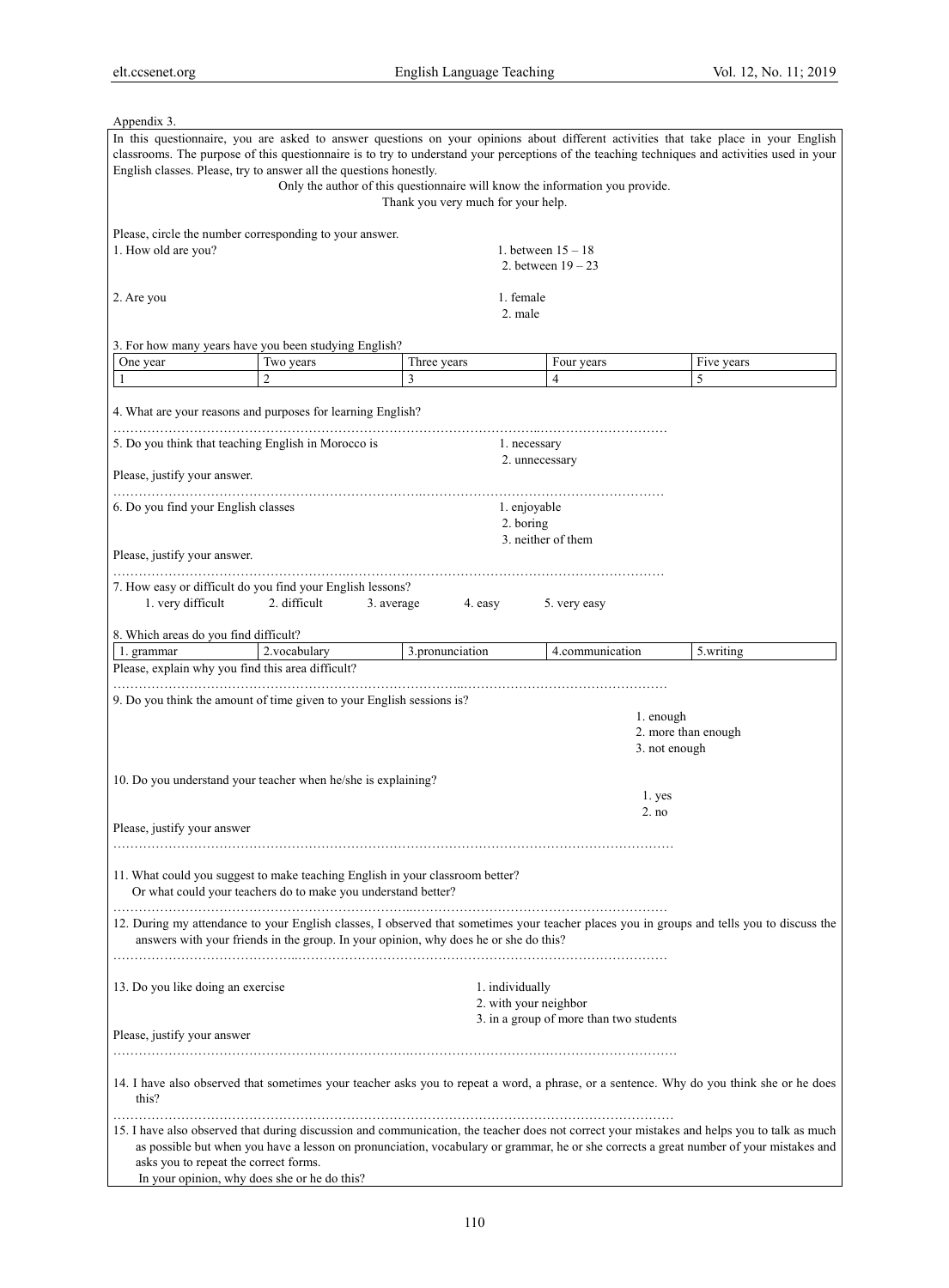| And what are you feelings when she or he corrects your mistakes?                                                                            |             |             |                                   |        |                |
|---------------------------------------------------------------------------------------------------------------------------------------------|-------------|-------------|-----------------------------------|--------|----------------|
| 1. normal                                                                                                                                   | 2.satisfied |             | 3.embarrassed                     |        | 4.dissatisfied |
| 16. Do you participate in class?                                                                                                            |             |             |                                   |        |                |
| 1. always<br>2.often                                                                                                                        |             | 3.sometimes | 4. rarely                         |        | 5.never        |
| Please, justify your answer.                                                                                                                |             |             |                                   |        |                |
|                                                                                                                                             |             |             |                                   |        |                |
|                                                                                                                                             |             |             |                                   |        |                |
| 17. What does participation in class mean to you?                                                                                           |             |             |                                   |        |                |
| 1. To listen quietly and take notes                                                                                                         |             |             |                                   |        |                |
| 2. To answer the teacher's questions                                                                                                        |             |             |                                   |        |                |
| 3. To raise questions and share ideas during discussion                                                                                     |             |             |                                   |        |                |
| 4. To speak for a long time                                                                                                                 |             |             |                                   |        |                |
|                                                                                                                                             |             |             |                                   |        |                |
| 18. Do you think that a student who interrupts the teacher to ask a question or correct an error is:                                        |             |             |                                   |        |                |
| 1. impolite                                                                                                                                 | 2. Polite   |             | 3. good                           | 4. bad |                |
| Please, justify your answer:                                                                                                                |             |             |                                   |        |                |
|                                                                                                                                             |             |             |                                   |        |                |
| 19. In your opinion, what is the role of the teacher?                                                                                       |             |             |                                   |        |                |
| 1. To help students learn the language.                                                                                                     |             |             |                                   |        |                |
| 2. To control the classroom                                                                                                                 |             |             |                                   |        |                |
| 3. To provide students with the knowledge they need.                                                                                        |             |             |                                   |        |                |
| 4. To educate students                                                                                                                      |             |             |                                   |        |                |
| 5. To facilitate students' difficulties in learning English                                                                                 |             |             |                                   |        |                |
|                                                                                                                                             |             |             |                                   |        |                |
|                                                                                                                                             |             |             |                                   |        |                |
| 20. What is a "good" student for you?                                                                                                       |             |             |                                   |        |                |
|                                                                                                                                             |             |             |                                   |        |                |
|                                                                                                                                             |             |             |                                   |        |                |
| 21. What images come to you when you hear the word "teacher"?                                                                               |             |             |                                   |        |                |
| 1. Someone who knows the answers                                                                                                            |             |             |                                   |        |                |
| 2. Someone who asks questions                                                                                                               |             |             |                                   |        |                |
| 3. Someone who stands in front of the class and tells the students what they need to know                                                   |             |             |                                   |        |                |
| 4. Someone who says "hurry up" "have you finished" "be quite"<br>5. Someone who stands in the middle of the class as a member of the class. |             |             |                                   |        |                |
|                                                                                                                                             |             |             |                                   |        |                |
| 22. What is a "good" teacher for you?                                                                                                       |             |             |                                   |        |                |
|                                                                                                                                             |             |             |                                   |        |                |
|                                                                                                                                             |             |             |                                   |        |                |
| 23. Do you speak English outside the classroom?                                                                                             |             |             |                                   |        |                |
| 1. often                                                                                                                                    |             |             |                                   |        |                |
| 2. sometimes                                                                                                                                |             |             |                                   |        |                |
| 3. rarely                                                                                                                                   |             |             |                                   |        |                |
| 4. never                                                                                                                                    |             |             |                                   |        |                |
| Why, where and with whom?                                                                                                                   |             |             |                                   |        |                |
|                                                                                                                                             |             |             |                                   |        |                |
|                                                                                                                                             |             |             |                                   |        |                |
| 24. What does "a school" mean to you?<br>1. Attendance sheet                                                                                |             |             |                                   |        |                |
| 2. Exams                                                                                                                                    |             |             |                                   |        |                |
| 3. Meeting friends                                                                                                                          |             |             |                                   |        |                |
| 4. Success and failure                                                                                                                      |             |             |                                   |        |                |
| 5. Exercises and homework obligations                                                                                                       |             |             |                                   |        |                |
| 6. A place where students are educated                                                                                                      |             |             |                                   |        |                |
| 7. A place where good students are selected                                                                                                 |             |             |                                   |        |                |
|                                                                                                                                             |             |             |                                   |        |                |
| 25. Briefly describe the difference between your behavior (the way you talk and act) at home, on your way to school and when you are at     |             |             |                                   |        |                |
| school                                                                                                                                      |             |             |                                   |        |                |
|                                                                                                                                             |             |             |                                   |        |                |
|                                                                                                                                             |             |             |                                   |        |                |
| 26. Please describe the best way for you to prepare for your exam in English                                                                |             |             |                                   |        |                |
|                                                                                                                                             |             |             |                                   |        |                |
|                                                                                                                                             |             |             | Thank you very much for your help |        |                |